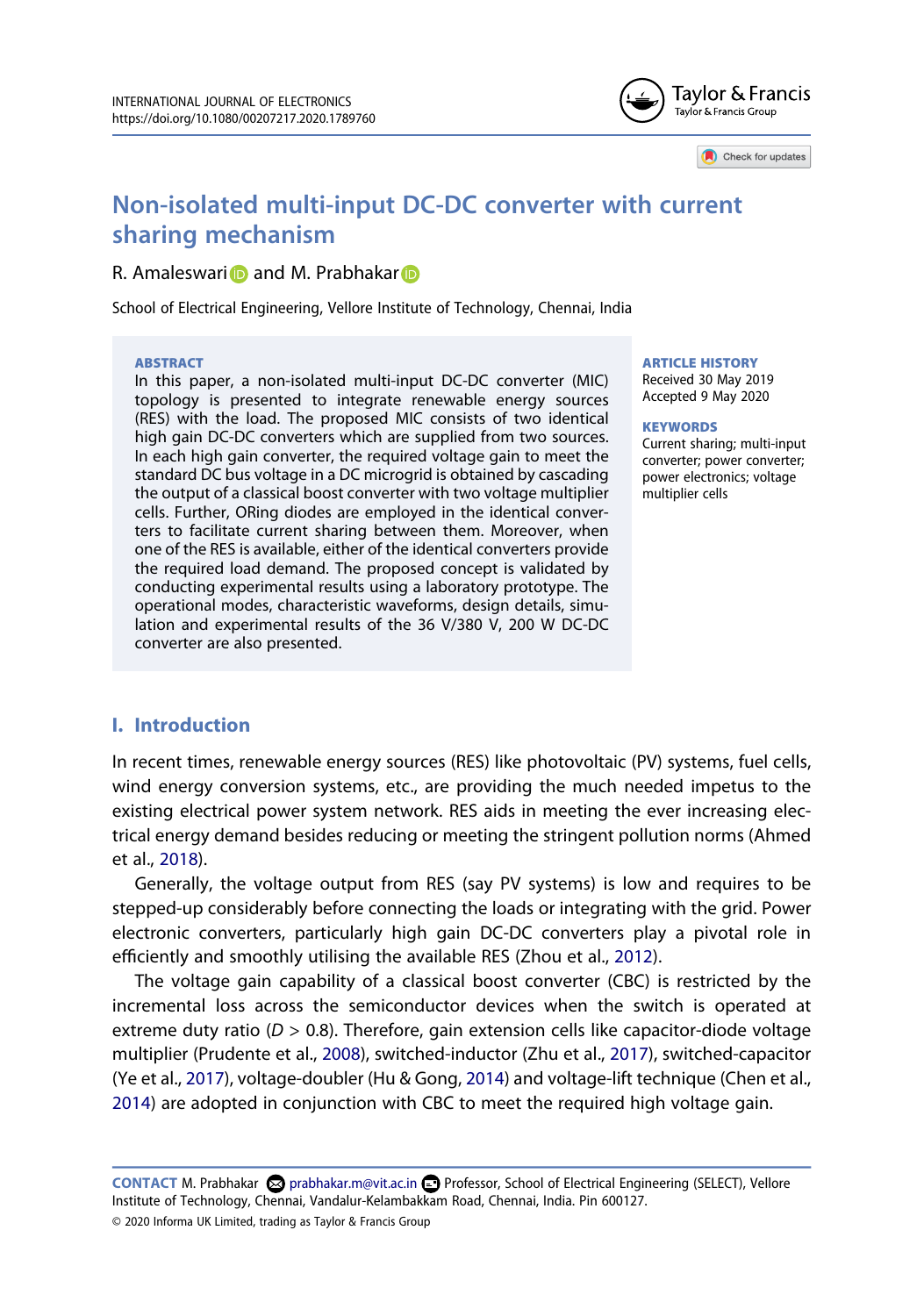#### 2  $\left(\bigoplus\right)$  R. AMALESWARI AND M. PRABHAKAR

Besides increasing the power output and sharing the load current equally between parallel connected converters (Shi et al., 2015), the utility level of RES enhances due to the adoption of multiple-input converters (MICs). A comprehensive review of various multiinput converters is presented in Khosrogorji et al., (2016); Rehman et al., (2015). Various methods to couple the output obtained from individual converters are discussed in Babaei et al. (2016). Guidelines for synthesising dual-input single-output circuits and designing power stages to achieve optimised efficiency are provided in Yang et al. (2015).

The use of multiple low power converters enables easier distribution of heat generated within them. The MIC proposed in Banaei et al. (2014) operates from two sources. The converter continues to operate and provides reduced output voltage (and limited voltage gain) if one source fails. The voltage gain of the MIC proposed in Mohammadi et al. (2019) is about 27 and fails to operate if any one input fails. The MIC proposed in Hamid Behjati & Davoudi (2013) operates from parallel input sources and provides parallel outputs during Buck mode. The converter proposed in Hou et al. (2016) suffers from high current stress. The simulation results of the converter presented in Vargil Kumar & Veerachary (2014) has low voltage conversion ratio of about 6 and operates for specific duty ratio condition. The MIC proposed in Erdal Irmak (2017) provides a voltage gain of 3.33, operates at low switching frequency and its output depends on both the input sources. The circuit proposed in Danyali et al. (2014) utilises minimum number of power switches and battery is autonomously charged or discharged to balance the power flow. Though some MICs have advantageous features like continuous input current and operate at low duty ratio values, their voltage gain is either limited (Babaei & Abbasi, 2016), (Ye Yuan-mao & Cheng, 2013) or gets reduced even further if one of the sources is unavailable (Haghighian et al., 2017; Kumar & Jain, 2013b).

The converter discussed in Deihimi et al. (2017) yields a voltage gain of about 8. Further, the voltage gain is extendable based on the number of input sources. Hence, the power handling and voltage gain capability of the converter is limited especially under fault condition. A non-isolated high step-up multi-input DC-DC converter proposed in (Faraji et al., 2019) acts as an interface for hybrid power sources. In the multi-input converter presented in (Vural et al., 2010), fuel-cell and ultra-capacitors are the sources. The converter topology is used to share the active power and stabilise the DC link voltage for the intended vehicular power supply. A non-isolated series multi-input DC-DC converter operating from three input sources is proposed in Hema Rani et al. (2019). The triple input converter yielded a maximum voltage conversion ratio of 9.16 when one input is available. An isolated MIC is proposed in Dusmez et al. (2016) for power sharing. The duty ratio provided to the switches is restricted based on the transformer design, inductors are operated in DCM mode and proper selection of inductors is important for power sharing.

In MICs, power sharing and regulating the output voltage is an interesting challenge. An effective switching strategy to regulate the output voltage obtainable from MIC is presented in Onwuchekwa & Kwasinski (2012). The converter proposed in Khadem Haghighian & Hosseini (2015) employs power management algorithm to regulate power flow and model-based predictive current control strategy to improve the dynamic response of the system. In the converter presented in Sijo et al. (2015, 2016), the proposed droop index algorithm with  $R_{\text{droom}}$  shifting minimises the circulating current and current sharing difference between the parallel converters. However, the voltage conversion ratio of the converter is about 4 only.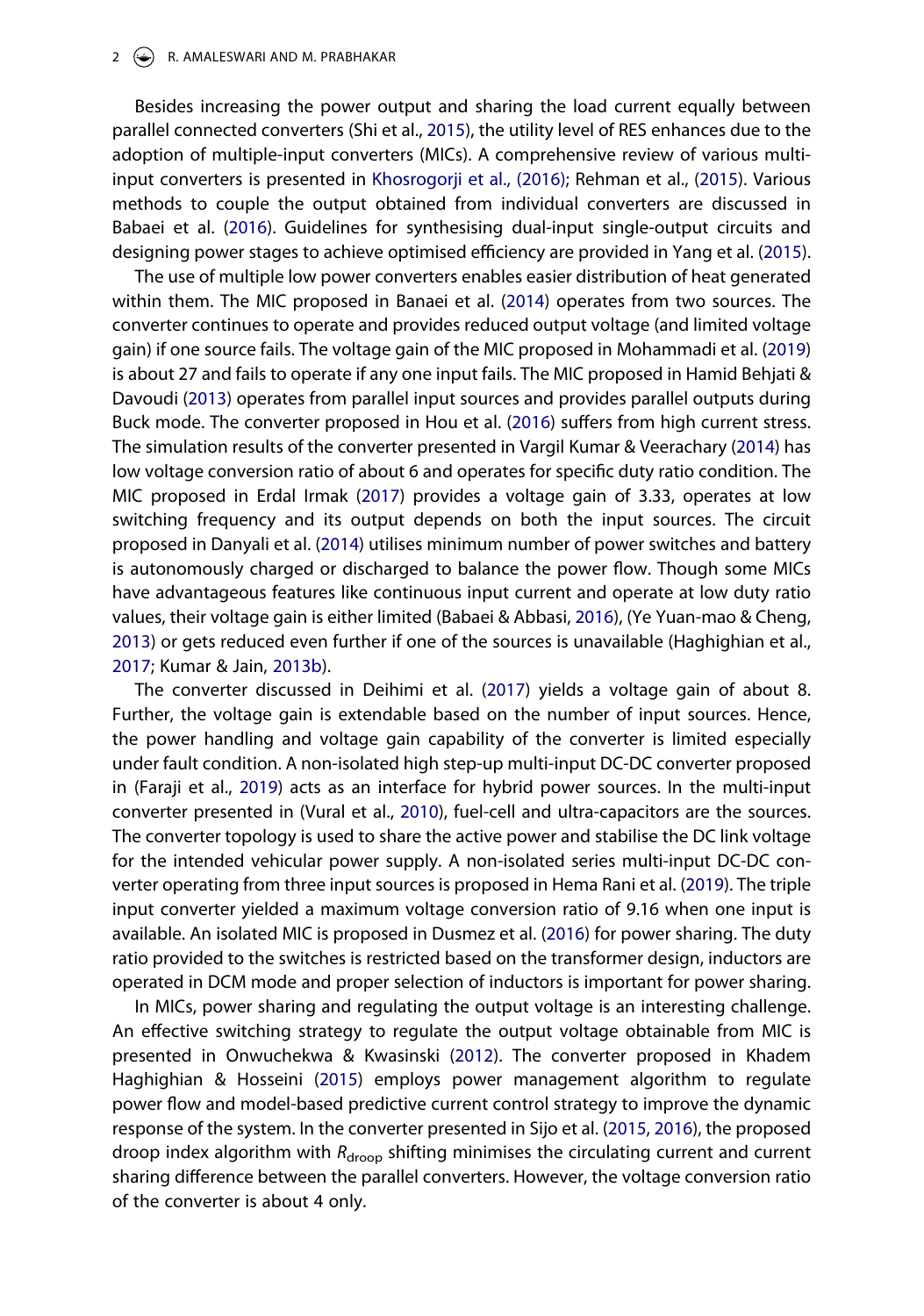In parallel connected converters, voltage-current (V–I) droop control technique is essential to maintain the microgrid stability (Li & Fan, 2017). For power sharing purposes, several techniques like droop control (Anand & B G, 2012; J. B. Wang, 2011, 2012), common duty ratio control (Shi et al., 2015, 2012) and embedded virtual based I–V droop control are proposed (H. Wang et al., 2018).

As the voltage gain of the existing MICs is limited, this paper aims to design a high gain MIC. In this paper, a non-isolated multi-input DC-DC converter is proposed with high voltage gain of 10. The proposed converter has two identical structures connected in parallel. The proposed topology uses ORing diodes rated at full load current for (i) current sharing when both the sources are present and (ii) allows either of the power converter to operate carrying the full load current when any one of the source is present. The modes of operation, analysis, characteristic waveforms, design details, simulation and hardware results of the proposed converter are presented in the following sections.

## **Circuit description**

## **Power circuit**

Figure 1 shows the power circuit of the proposed converter. The proposed power circuit is aimed to operate from two sources and meet the load requirement through a common DC bus. The basic converter structure is obtained by cascading a classical boost converter



**Figure 1.** Power circuit of the proposed MIC.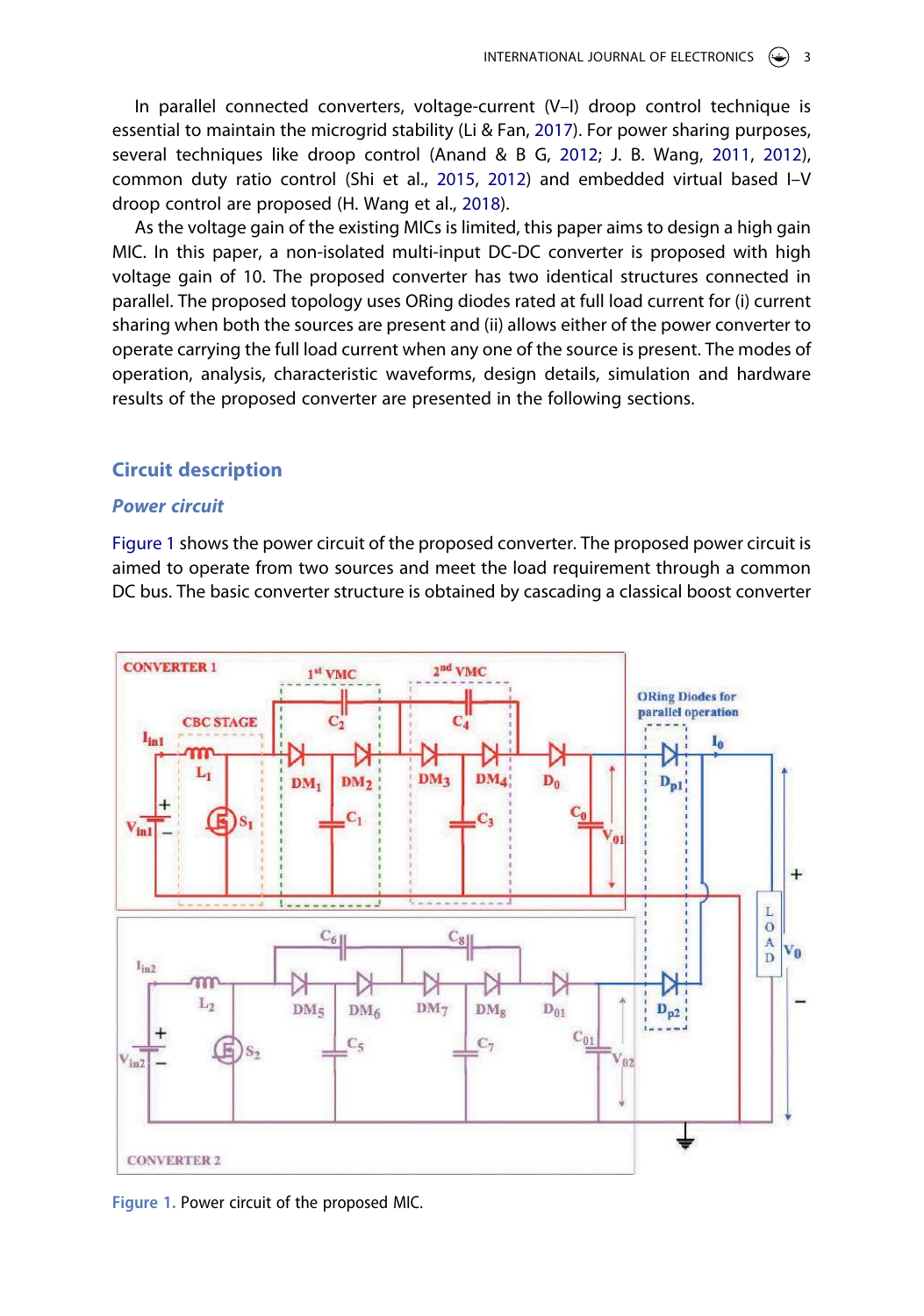## 4 **A** R. AMALESWARI AND M. PRABHAKAR

(CBC) to two voltage multiplier cells (VMC). Two such structures are adopted to utilise the output voltage obtained from two RES, namely  $V_{in1}$  and  $V_{in2}$ . Converter 1 is powered from input source  $V_{in1}$  while Converter 2 is used to interface the input source  $V_{in2}$  to the load. The CBC stage in Converter 1 comprises inductor  $L_1$  and switch  $S_1$ . The two VMC stages are formed using four diode-capacitor pairs namely  $DM_1$ -C<sub>1</sub>,  $DM_2$ -C<sub>2</sub>,  $DM_3$ -C<sub>3</sub> and  $DM_4$ -C<sub>4</sub>. The output from Converter 1 is connected to the DC bus through the output diode  $D_0$ , output capacitor C<sub>0</sub> and ORing diode D<sub>p1</sub>. The structure of Converter 2 is exactly similar to that of Converter 1. Thus, the two converters are operated in parallel so as to utilise the output from the two sources and supply the load demand. The operating principle is detailed in the next section.

## **Modes of operation**

The operating principle of the proposed multi-input DC-DC converter (MIC) is explained using four modes in one switching cycle. As the operation of VMC stage is well understood from Prudente et al. (2008), the operation of Converters 1 and 2 alone is discussed in detail. For easier understanding, the following assumptions are made:

- (i) All the switches and diodes are ideal.
- (ii) All the passive elements are ideal and lossless.
- (iii) Converters 1 and 2 operate in continuous conduction mode.

## **Mode 1(t0 to t1)**

In Mode 1, switches  $S_1$  and  $S_2$  are turned ON at time t =  $t_0$ . As the switches are ON, current through the inductors  $L_1$  and  $L_2$  increase linearly. Therefore, the stored energy in the inductors also rises and the voltage across them builds up towards the supply voltage levels  $V_{in1}$  and  $V_{in2}$  respectively. The VMC stages aid in enhancing the voltage gain obtained from both the converters. As the switches are ON, diodes  $D_0$  and  $D_{01}$  are reverse biased. The load requirement is taken care by the capacitors  $C_0$  and  $C_{01}$ ; the capacitors transfer their stored energy to the load through the diodes  $D_{p1}$  and  $D_{p2}$  respectively. Mode 1 comes to an end when the current through  $L<sub>2</sub>$  reaches its maximum value at time  $t = t_1$ . Figure 2a shows the circuit operation during Mode 1.

## **Mode 2(t1 to t2)**

Mode 2 starts at time t =  $t_1$ , switch  $S_1$  is continued to ON and  $S_2$  is turned OFF. Since the switch  $S_1$  remains ON,  $D_0$  is still in reverse biased condition and the inductor  $L_1$  continues to charge from  $V_{in1}$  and store energy. As the switch  $S_2$  is OFF,  $D_{o1}$  is forward biased and load is connected to the second source  $V_{in2}$ . The current through the inductor  $L_2$  starts decreasing and discharges the stored energy to capacitor  $C_{01}$  and load through  $D_{p2}$ . Capacitor  $C_0$  discharges the stored energy through  $D_{p1}$  to load. Mode 2 comes to an end when  $S_2$  is turned ON at time t = t<sub>2</sub>. Figure 2b shows the circuit operation during Mode 2.

## **Mode 3(t2 to t3)**

Mode 3 is similar to Mode 1. At time t =  $t_2$  switch S<sub>2</sub> is turned ON again. As the switches are ON, current through the inductors  $L_1$  and  $L_2$  raise linearly and inductors begin to store energy. As the switches are ON, diodes  $D_0$  and  $D_{01}$  are reverse biased. Capacitors  $C_0$  and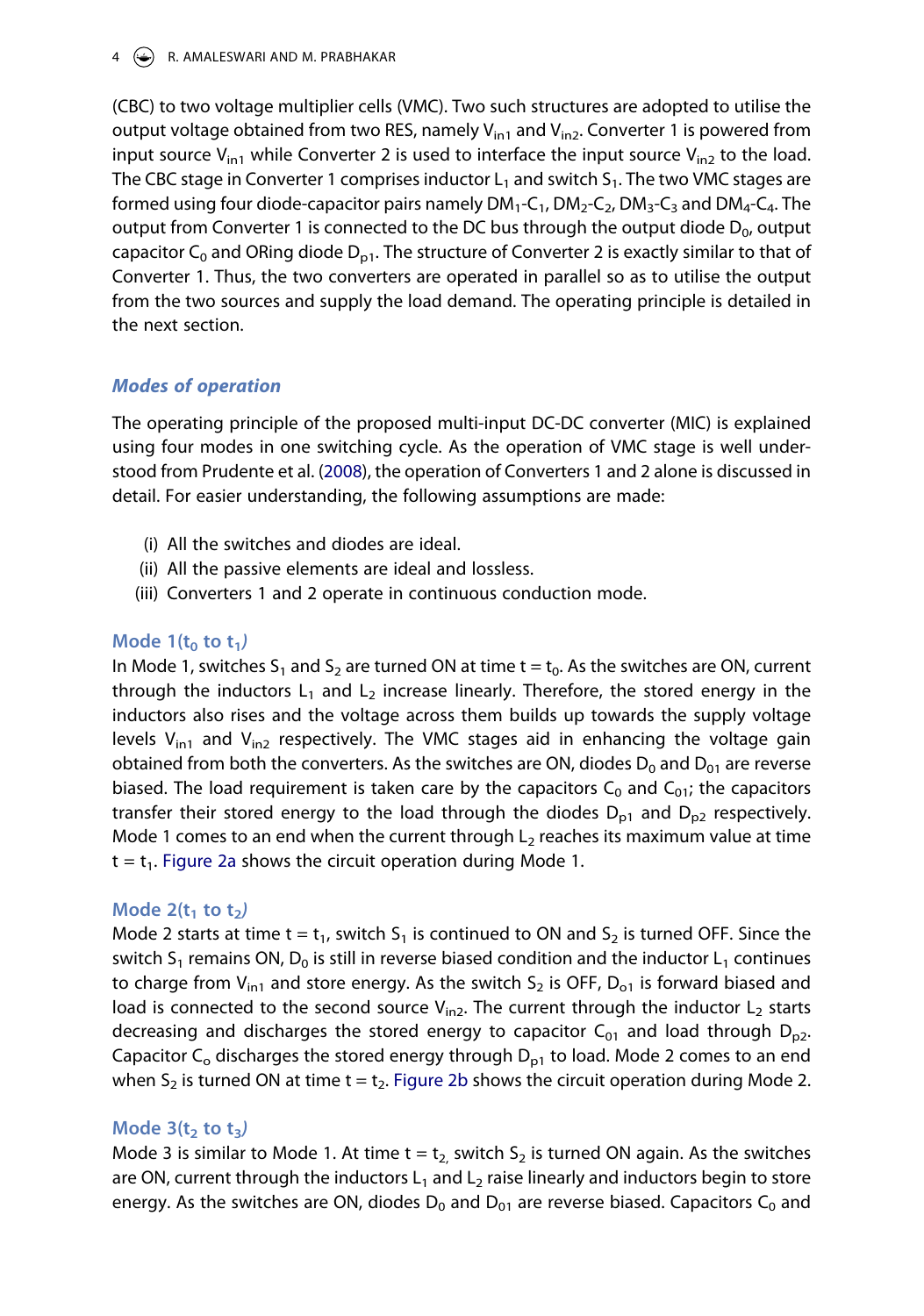

**Figure 2.** (a).Equivalent circuit in Mode 1. (b). Equivalent circuit for Mode 2, (c). Equivalent circuit during Mode 3. (d). Equivalent circuit during Mode 4.

 $C_{01}$  discharges through D<sub>p1</sub> and D<sub>p2</sub> to meet the load requirement. Mode 3 ends at time t  $=$  t<sub>3</sub>. Figure 2c shows the equivalent circuit during Mode 3.

## **Mode 4(t3 to t4)**

In Mode 4,  $S_1$  is turned OFF and  $S_2$  remains ON at time t =  $t_3$ . As the switch  $S_1$  is OFF,  $D<sub>o</sub>$  is forward biased and load is connected to the first source  $V<sub>in1</sub>$ . Since the switch  $S_2$  remains ON,  $D_{01}$  is still in reverse biased condition, the inductor L<sub>2</sub> still continues to charge from  $V_{in2}$  and store energy. The current through the inductor  $L_1$  starts decreasing. Inductor  $L_1$  transfers its stored energy to capacitor  $C_0$  and load through  $D_{p1}$ . Capacitor C<sub>01</sub> discharges through  $D_{p2}$  to load. Mode 4 comes to an end when S<sub>1</sub> is turned ON at time  $t = t_4$  and cycle repeats. Figure 2d shows the equivalent circuit during Mode 4. The operating modes are listed in Table 1 and characteristic waveforms are shown in Figure 3.

|        |            |                        | Devices in Converter 1          |           |        |     |                                 | Devices in Converter 2          |           |                 |
|--------|------------|------------------------|---------------------------------|-----------|--------|-----|---------------------------------|---------------------------------|-----------|-----------------|
| Mode   | 1ر         | $DM_1$ DM <sub>3</sub> | DM <sub>2</sub> DM <sub>4</sub> | $D_0$     | $Dp_1$ | دد  | DM <sub>5</sub> DM <sub>7</sub> | DM <sub>6</sub> DM <sub>8</sub> | $D_{01}$  | Dp <sub>2</sub> |
| Mode 1 | ΟN         | <b>RB</b>              | FB                              | <b>RB</b> | FB     | OΝ  | RB                              | FB                              | <b>RB</b> | FB              |
| Mode 2 | ΟN         | <b>RB</b>              | FB                              | <b>RB</b> | FB     | OFF | FB                              | RB                              | FB        | FB              |
| Mode 3 | ΟN         | <b>RB</b>              | FB                              | <b>RB</b> | FB     | OΝ  | <b>RB</b>                       | FB                              | RB        | FB              |
| Mode 4 | <b>OFF</b> | FB                     | <b>RB</b>                       | FB        | FB     | ΟN  | <b>RB</b>                       | FB                              | <b>RB</b> | FB              |

**Table 1.** Modes of operation of the converter.

FB-Forward Biased, RB-Reverse Biased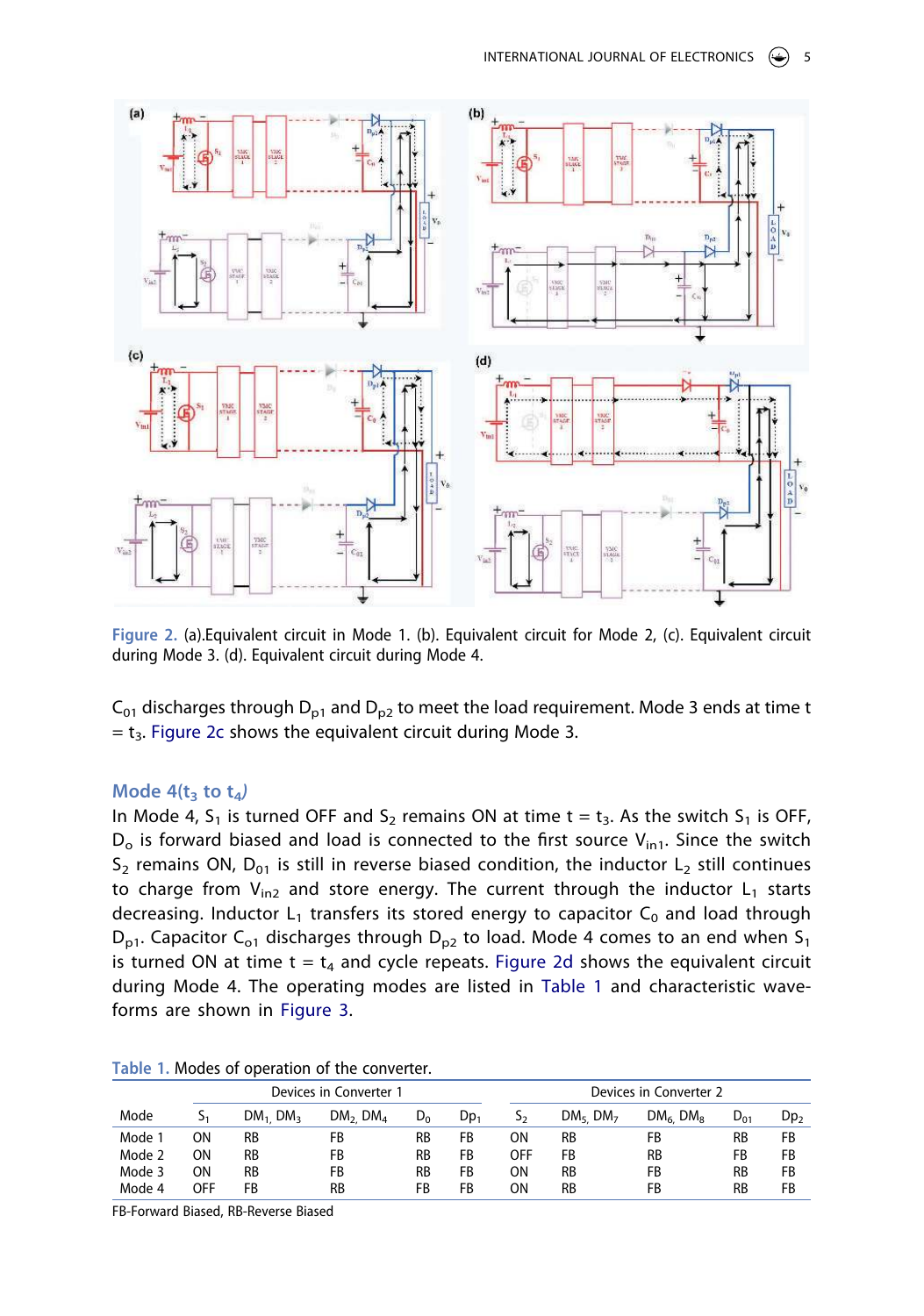

**Figure 3.** Characteristic waveforms of the proposed MIC.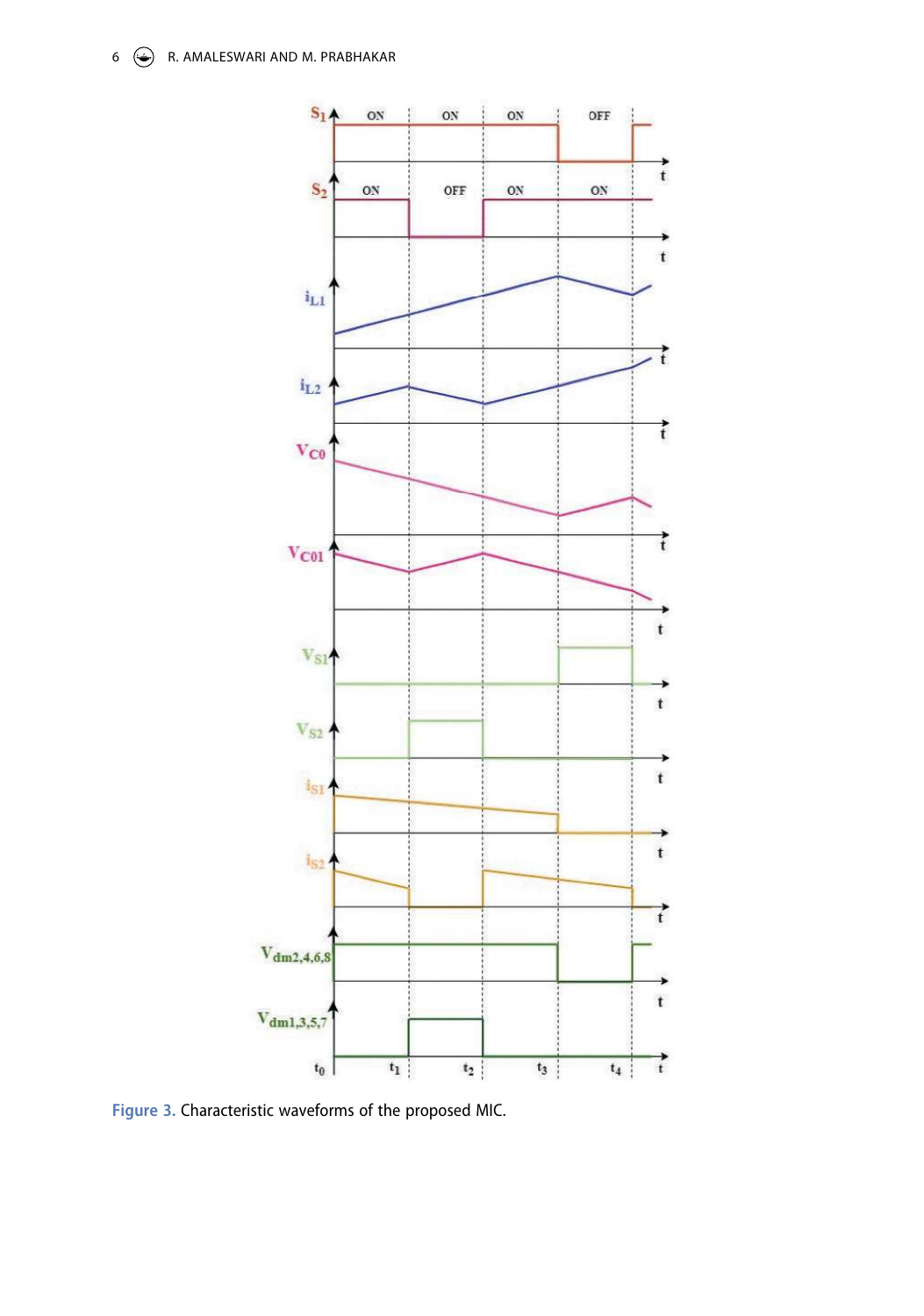## **Steady-state analysis and design**

The proposed MIC is developed by operating two high gain DC-DC converters in parallel. The voltage gain from each high gain converter is obtained from the simple boost stage and VMCs. The voltage gain of each converter is derived by applying inductor volt-second balance over one cycle.

During Mode 2,  $S_1$  is ON and  $S_2$  is OFF. Applying KVL for the loop  $V_{in1}$ ,  $L_1$  and  $S_1$  of converter 1,

$$
V_{L1,ON}=V_{in1}
$$
 (1)

where  $V_{L1,ON}$  is the voltage induced across  $L_1$  when  $S_1$  is ON and  $V_{in1}$  is the voltage magnitude of first source.

During Mode 4,  $S_1$  is OFF and  $S_2$  is ON. Applying KVL for the loop involving  $V_{in1}$ ,  $L_1$  and the CBC stage of Converter 1,

$$
V_{L1,OFF} = V_{in1} - V_{CBC}
$$
 (2)

where  $V_{1,1 \text{OFF}}$  is the voltage induced across  $L_1$  when  $S_1$  is OFF and  $V_{CRC}$  is the voltage magnitude obtained at CBC stage of Converter 1.

Applying inductor volt-sec balance,

$$
\int_{0}^{T} V_{L1}(t)dt = \int_{0}^{T_{ON}} V_{L1,ON}dt + \int_{T_{ON}}^{T_{OFF}} V_{L1,OFF}dt = 0
$$
\n(3)

where  $V_{L1}$  is the voltage induced across  $L_1$ .

Substituting (1) and (2) in (3), we get

$$
V_{in1}T_{ON} + (V_{in1} - V_{CBC})T_{OFF} = 0
$$
 (4)

where  $T_{ON}$  is the ON time of switch  $S_1$ ,  $T_{OFF}$  is the OFF time of switch  $S_1$  and T is the total time period.

Upon taking the average over one cycle,

$$
\frac{V_{in1}T_{ON}}{T} + \frac{(V_{in1} - V_{CBC})T_{OFF}}{T} = 0
$$
 (5)

Rearranging in terms of duty cycle

$$
V_{in1}D_1 + (V_{in1} - V_{CBC})(1 - D_1) = 0
$$
 (6)

Simplifying

$$
\frac{V_{CBC}}{V_{in1}} = \frac{1}{1 - D_1}
$$
 (7)

where  $D_1$  is the duty ratio of switch  $S_1$ .

The net voltage gain of Converter 1 is obtained by summing up the voltage gain of the CBC stage and two VMC cells. The gain of CBC stage is given by

$$
M_c = \frac{1}{1 - D_1} \tag{8}
$$

where  $M_c$  is gain of the CBC stage

The gain of VMC is given by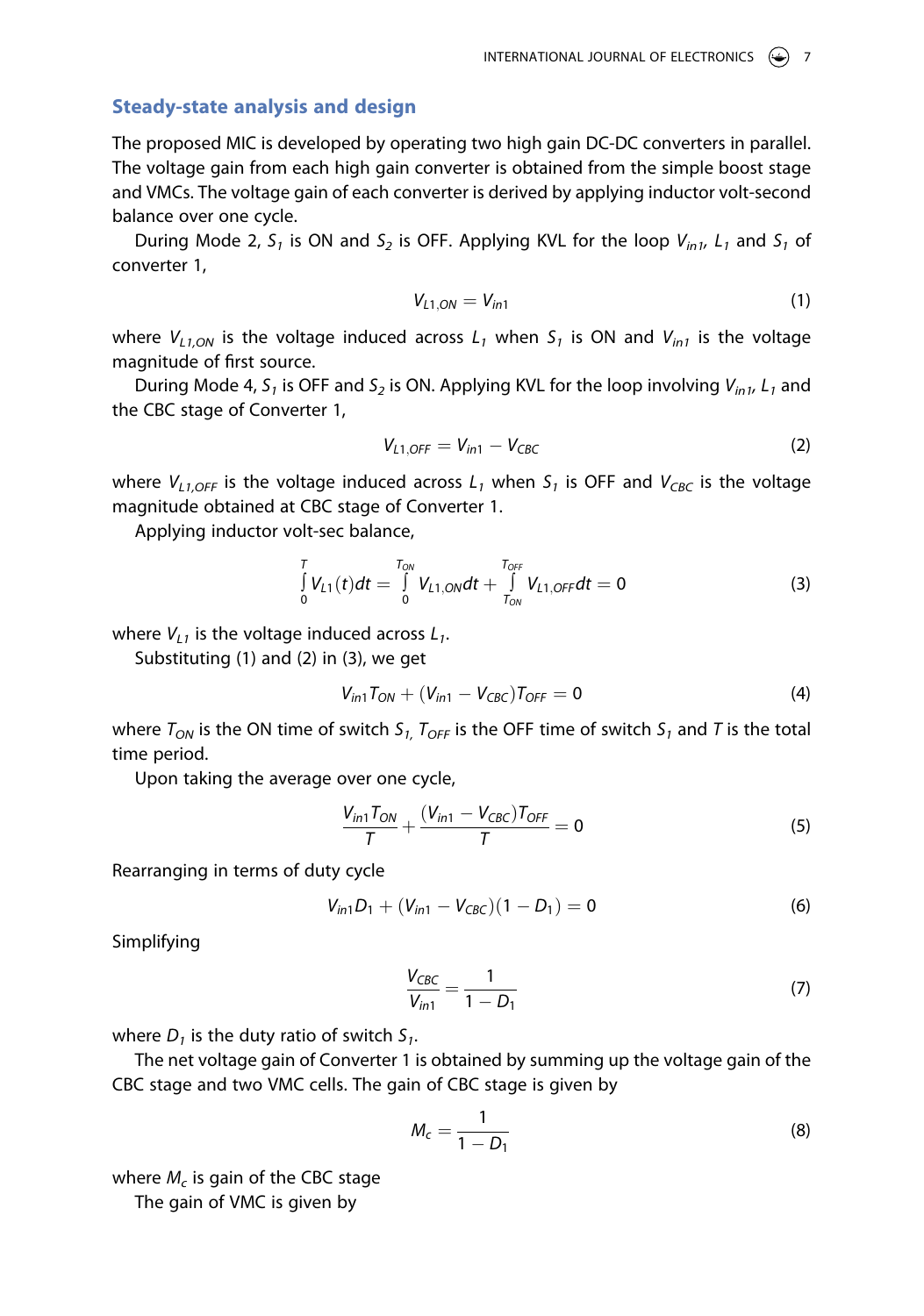8  $\leftrightarrow$  R. AMALESWARI AND M. PRABHAKAR

$$
M_{\nu} = \frac{N}{1 - D_1} \tag{9}
$$

where  $M_{\nu}$  is voltage gain at each VMC stage and N represents the number of VMCs. In the proposed MIC, since two VMCs are employed,  $N = 2$ . Combining equations (8) and (9), the overall voltage gain of Converter 1 is derived as

$$
M_1 = M_c + M_v = \frac{1+N}{1-D_1}
$$
 (10)

where  $M_1$  is gain of the Converter 1.

By substituting  $N = 2$  in equation (10)

$$
M_1 = \frac{3}{1 - D_1} \tag{11}
$$

Similarly, Converter 2 is analysed using Modes 2 and 3. The overall voltage gain of Converter 2 is obtained as

$$
M_2 = \frac{1+N}{1-D_2} \tag{12}
$$

By substituting  $N = 2$  in equation (12)

$$
M_2 = \frac{3}{1 - D_2} \tag{13}
$$

where  $D_2$  = duty ratio of  $S_2$  and  $M_2$  is net voltage gain of Converter 2.

Since the two converters are connected in parallel, the total gain of the proposed MIC is given by

$$
M = \frac{3}{1 - D} \tag{14}
$$

where D represents the duty ratio of the switches employed in MIC and  $D_1 = D_2 = D$ .

The value of inductors are designed from basic principles and given by equations (15) and (16).

$$
L_1 = \frac{V_{in1}D_1}{f\Delta i_{L_1}}
$$
 (15)

$$
L_2 = \frac{V_{in2}D_2}{f\Delta i_{L_2}}
$$
 (16)

where f is the switching frequency and  $\Delta i_L$  represents the respective inductor ripple current.

The value of output capacitors depends on voltage ripple impressed across them and given by equations (17) and (18).

$$
C_0 = \frac{I_0 D_1}{f \Delta v_0} \tag{17}
$$

$$
C_{01} = \frac{I_0 D_2}{f \Delta v_0}
$$
 (18)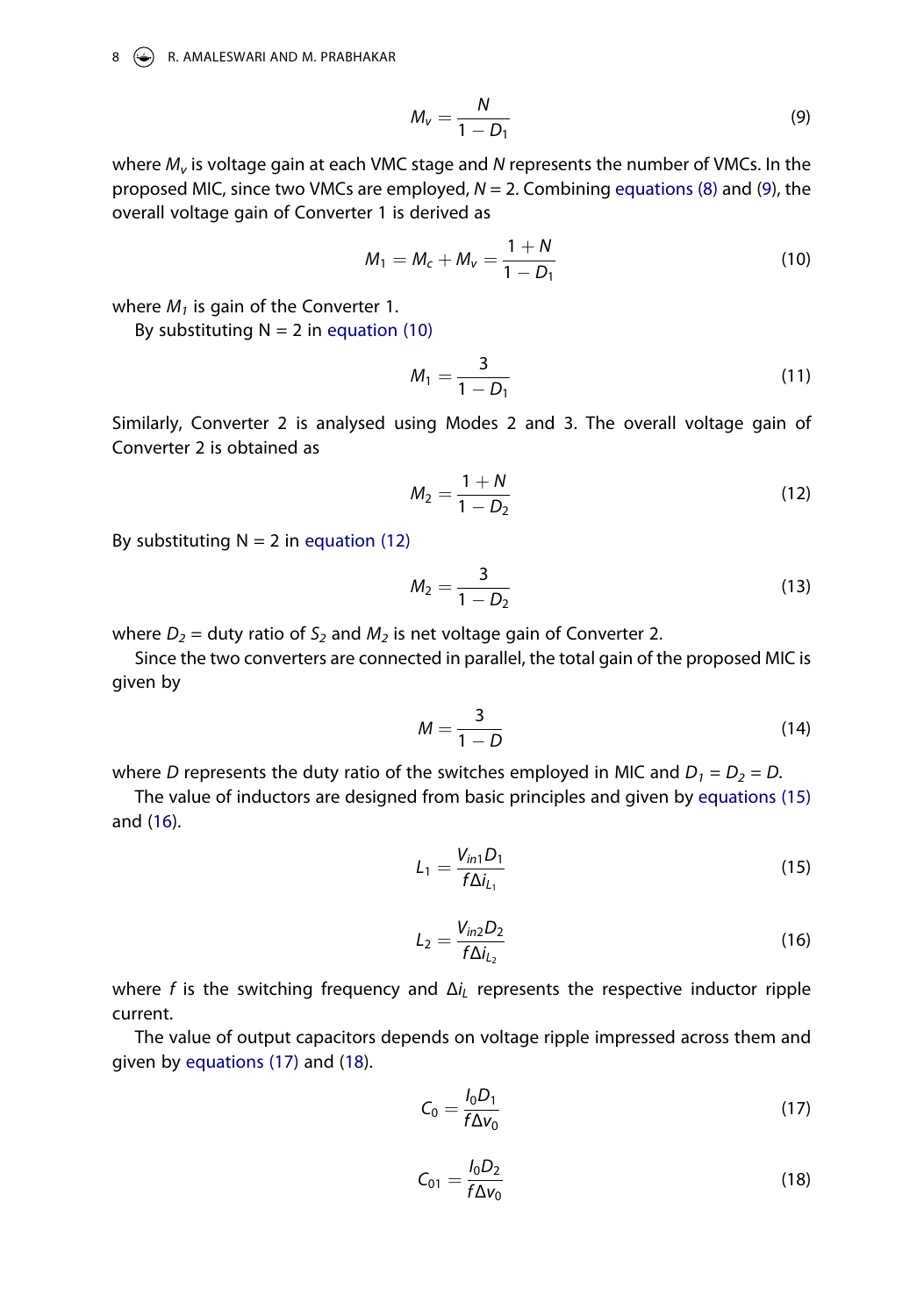where  $I_0$  is output current and is  $\Delta v_0$  the output voltage ripple.

The voltage stress on the switches  $S_1$  and  $S_2$  is given by

$$
V_{S_1} = \frac{V_{in1}}{1 - D_1}
$$
 (19)

$$
V_{S_2} = \frac{V_{in2}}{1 - D_2}
$$
 (20)

where  $V_{S_1}$ and  $V_{S_2}$  are the voltage stress magnitudes impressed across  $S_1$  and  $S_2$ respectively.

The diodes employed in VMC experience the same voltage stress and given by

$$
V_{DM} = \frac{V_{in}}{1 - D} \tag{21}
$$

Where  $V_{DM}$  is voltage across VMC stage diodes.

## **Simulation and hardware results**

The proposed converter is simulated in MATLAB/Simulink and tested using a laboratory prototype version with specifications provided in Table 2. The photographs of the prototype converter and the experimental setup are shown in Figures 4 and 5 respectively. Gate pulses at the specified duty ratio and frequency are generated using PIC18F45K20 microcontroller.

The proposed MIC is analysed for open loop and closed loop using PI controller for the following cases: (i) when both the input sources are available and (ii) when only one of the input sources is available.

## **Case (i): when both the input sources are available:**  $(V_{in1} = V_{in2} = 36 V)$

a) For open loop: Figure 6 shows experimental results obtained from Converter 1. When  $S_1$ is turned OFF, the energy stored in the input inductor  $L_1$  is transferred to the multiplier capacitors  $C_1-C_3$  through the diodes  $DM_1-DM_3$  and output capacitor  $C_0$  through the

| Parameter                                                     | Value                |  |  |
|---------------------------------------------------------------|----------------------|--|--|
| Input Voltage $V_{\text{in1}}$ , $V_{\text{in2}}$             | 36 V                 |  |  |
| Output Voltage                                                | 380 V                |  |  |
| <b>Output Power</b>                                           | 200 W                |  |  |
| <b>Switching Frequency</b>                                    | 50 kHz               |  |  |
| Duty ratio                                                    | 0.716                |  |  |
| Inductors $L_1$ and $L_2$                                     | 375µH, 10A           |  |  |
| Voltage Multiplier Capacitors $C_1$ , $C_5$                   | 10µF, 250 V          |  |  |
| Voltage Multiplier Capacitors C <sub>3</sub> , C <sub>7</sub> | 10µF, 450 V          |  |  |
| Voltage Clamping Capacitors $C_2$ , $C_4$ , $C_6$ , $C_8$     | 10µF, 250 V          |  |  |
| <b>Output Capacitors</b>                                      | 10µF, 450 V          |  |  |
| Diodes $DM_1$ to $DM_8$                                       | U15A40, 400 V, 15A   |  |  |
| Output Diodes D <sub>0</sub> , D <sub>01</sub>                | MUR 460, 400 V, 4A   |  |  |
| ORing Diodes D <sub>p1</sub> , D <sub>p2</sub>                | MUR 460, 400 V, 4A   |  |  |
| Switches $S_1$ , $S_2$                                        | FOP34N20, 200 V, 31A |  |  |
|                                                               |                      |  |  |

|                                                             |  | Table 2. Specifications of the proposed MIC along with component |
|-------------------------------------------------------------|--|------------------------------------------------------------------|
| details which were used for simulation and experimentation. |  |                                                                  |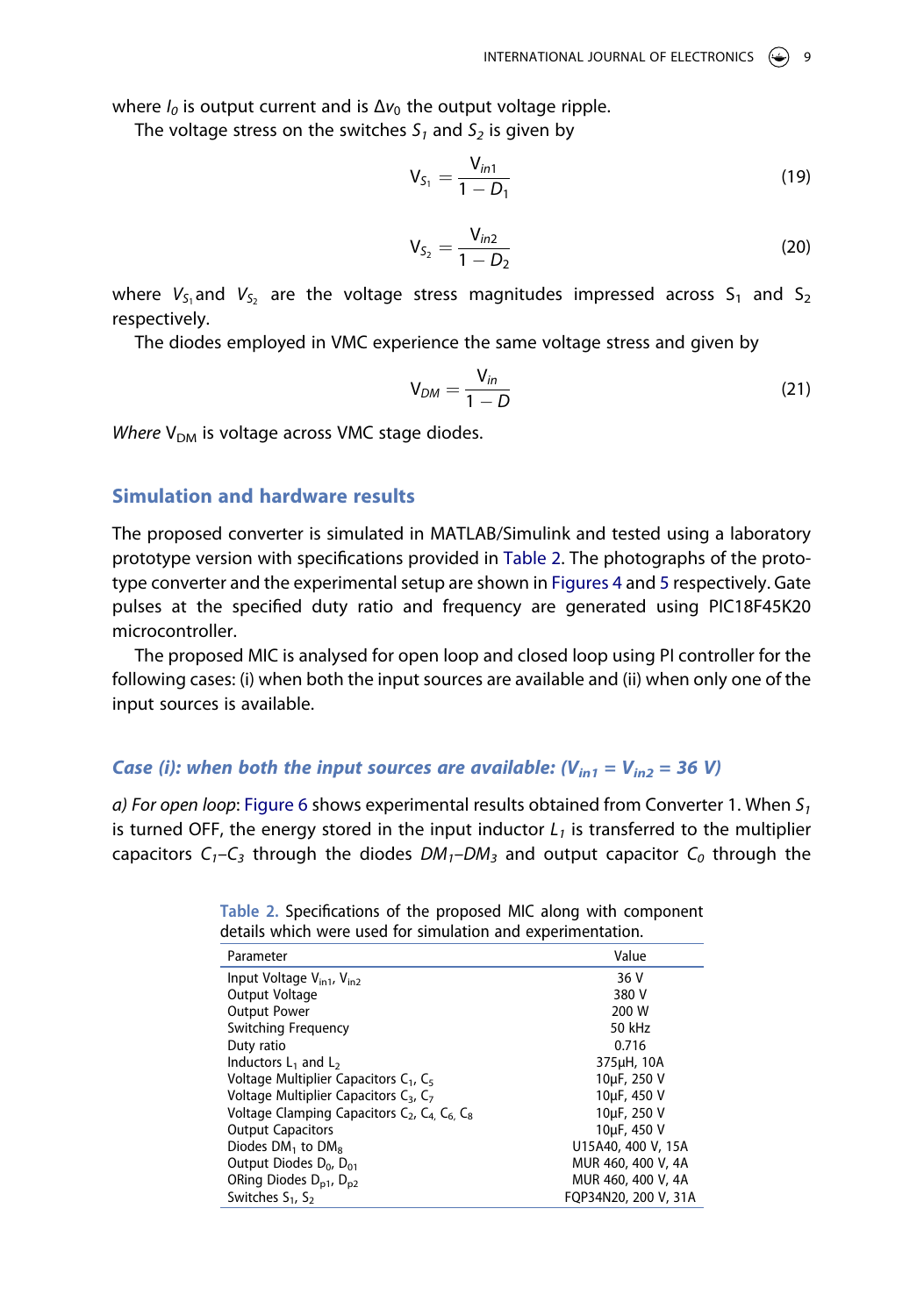

**Figure 4.** Photograph showing the top view of proposed converter with ORing diodes.



**Figure 5.** Photograph of the experimental setup used to test the proposed MIC.

output diode  $D_0$ . Since S<sub>1</sub> is OFF, the voltage stress experienced by S<sub>1</sub> is similar to that of a CBC and is equal to  $\frac{V_{in1}}{1-D_1}$ . In Figure 6, the experimental value of voltage stress on S<sub>1</sub> (CH2) and the voltage stress impressed on diode  $DM_1$  (CH3) is observed to be 128 V which matches very closely with the analytically computed value. Further, the proper operation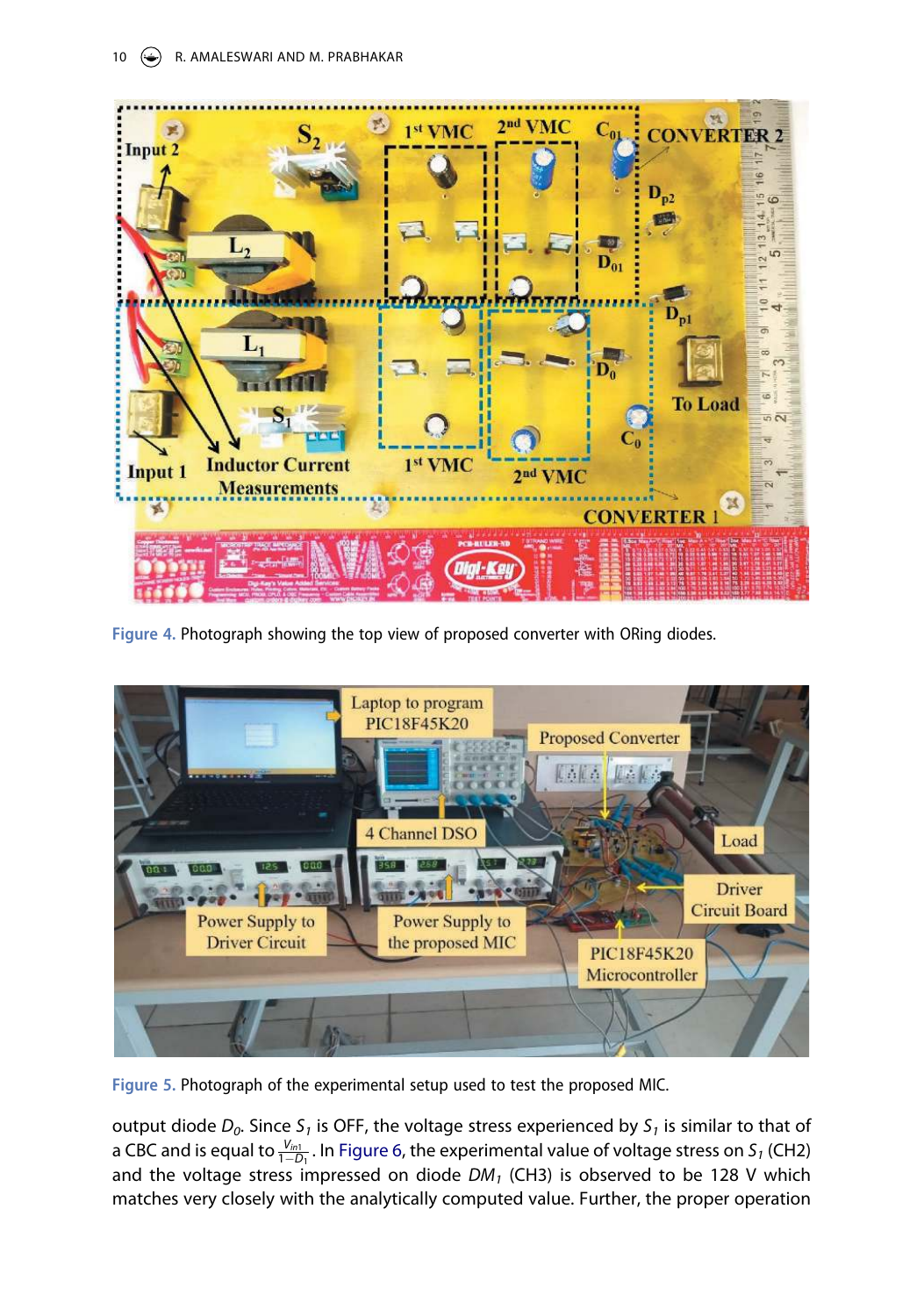

Figure 6. Experimental results of gate pulse to  $S_1$  (CH1), voltage stress on  $S_1$  (CH2), voltage stress on  $DM<sub>1</sub>$  (CH3) and output voltage (CH4).

of the switch and the odd numbered diode is also validated. When the gate pulse is applied to switch S<sub>1</sub>, D<sub>M1</sub> is OFF and D<sub>M2</sub> is ON. Thus, a path is provided for C1 to transfer its stored energy to  $C_2$ .

Figure 7 shows the experimental results obtained from each VMC stage employed in Converter 1. When an input voltage of 36 V is applied, the output at first VMC stage is 128 V followed by 240 V at the second stage. The practical results are in accordance with the expected output voltage which is analytically presented in equation (11).

Figure 8 shows the experimental results of voltage across clamping capacitors. They are charged to a voltage magnitude given by  $\frac{V_{in1}}{1-D_1}$ .



Figure 7. Experimental results obtained from Converter 1; input voltage V<sub>1</sub> (CH1), voltage across multiplier capacitors:  $C_1$  (CH2),  $C_3$  (CH3) and output voltage (CH4).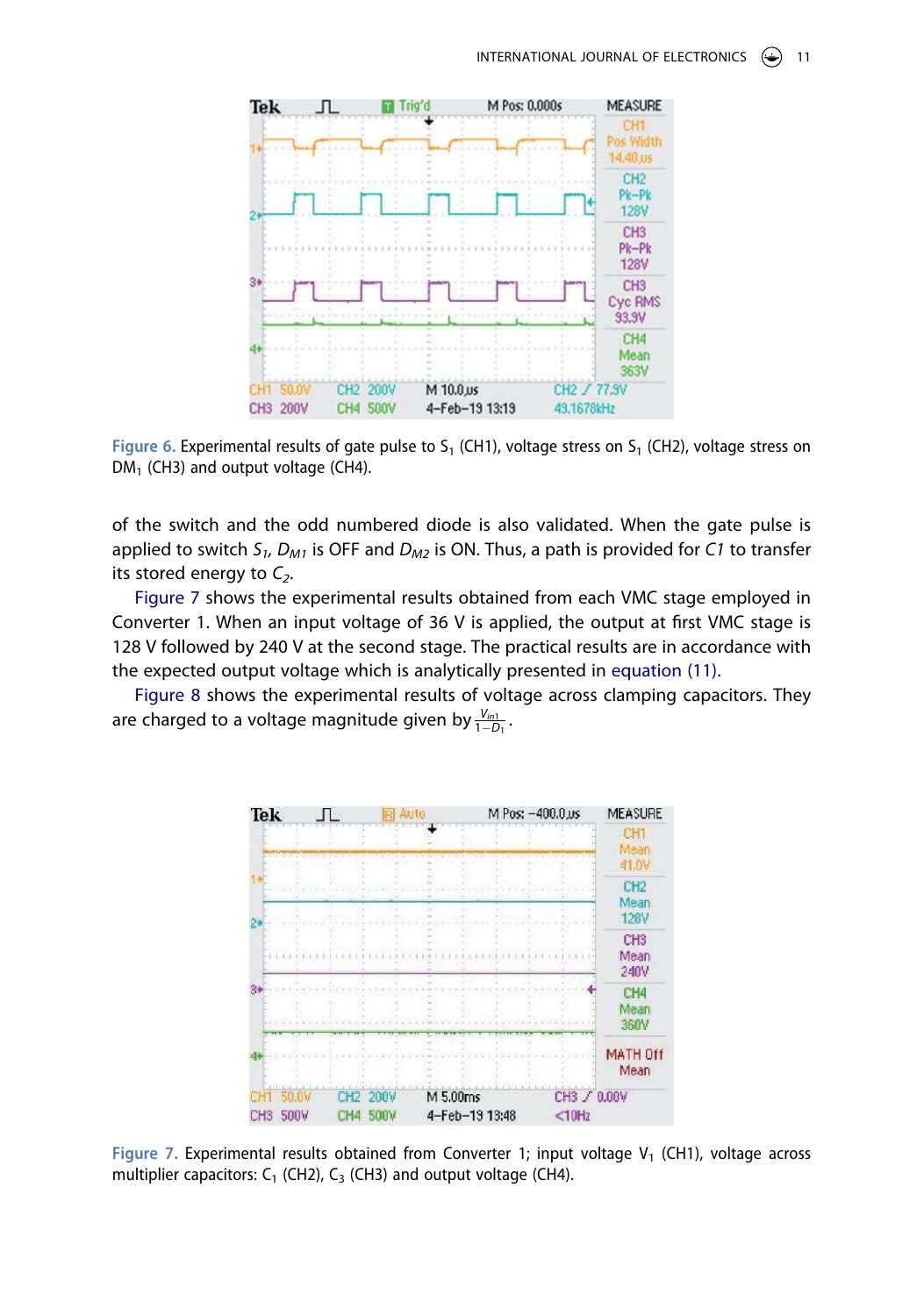#### 12 (C) R. AMALESWARI AND M. PRABHAKAR



Figure 8. Experimental results showing the voltage across clamping capacitors:  $C_2$  (CH1),  $C_4$  (CH2),  $C_6$  $(CH3)$ , C<sub>8</sub> (CH4).

Figures 9 and 10 respectively portray the voltage stress impressed on the odd and even numbered diodes employed in Converters 1 and 2. When  $S_1$  and  $S_2$  are ON, the output diodes  $D_0$  and  $D_{01}$  are turned OFF due to the reverse voltage. Meanwhile, even numbered diodes  $DM_2$ ,  $DM_4$  conduct and transfer the energy stored in  $C_1$  to  $C_2$  and  $C_3$  to  $C_4$ respectively. Similarly, in Converter 2, multiplier diodes  $DM_6$  and  $DM_8$  conduct to charge the capacitors  $C_6$  (charges from C5) and  $C_8$  (charges from  $C_7$ ). Based on the operating principle of the VMC network, the odd and even numbered diodes operate in a complimentary manner. Further, the voltage stress impressed across all the multiplier diodes is similar to that of the voltage gain obtainable from CBC. These two facts are clearly validated through Figures 9 and 10. Thus, the proposed voltage gain extension concept using VMC is validated.



**Figure 9.** Practical results showing the voltage stress across odd numbered multiplier diodes employed in Converters 1 and 2:  $DM_1$  (CH1),  $DM_5$  (CH2),  $DM_3$  (CH3) and  $DM_7$  (CH4).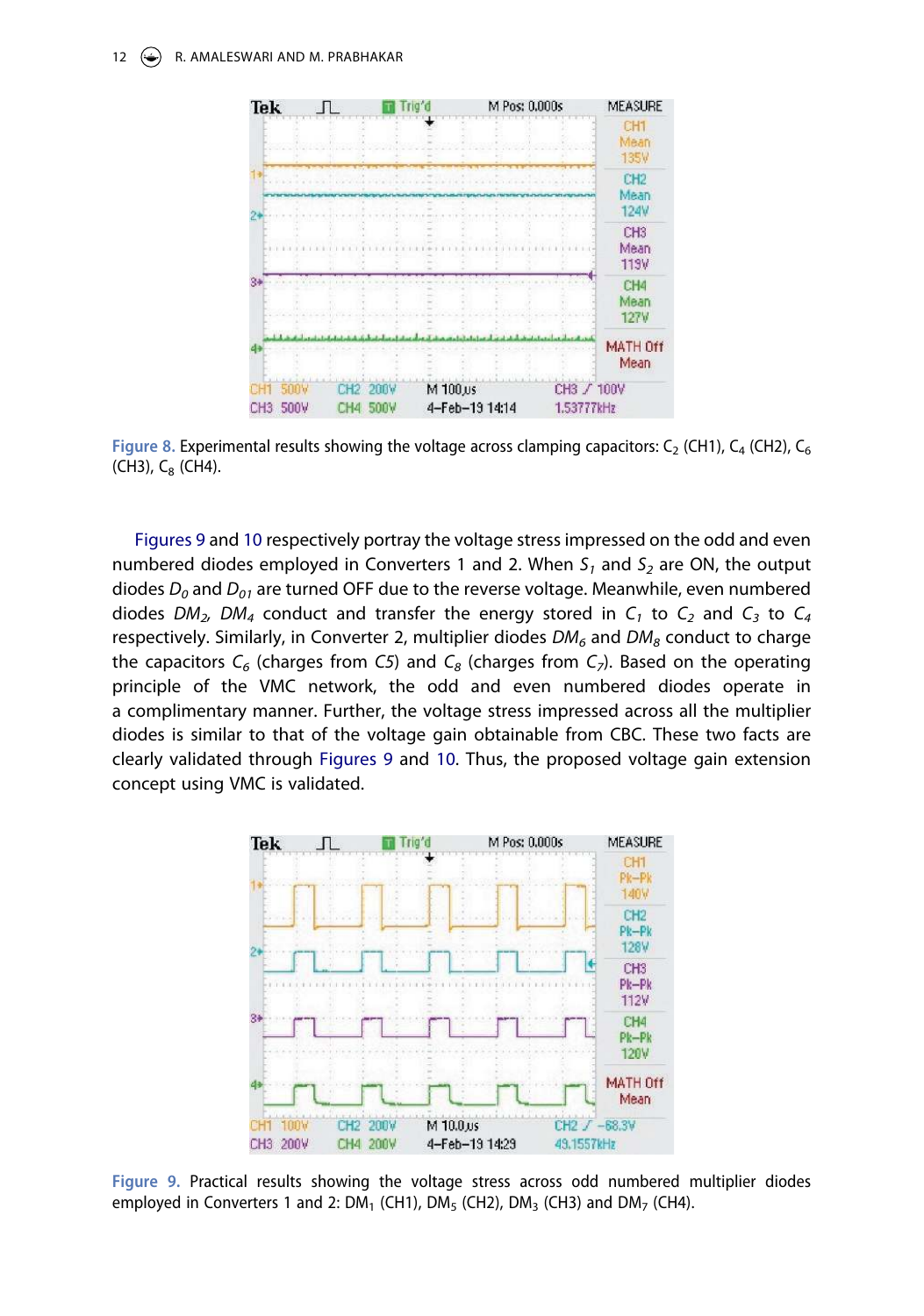

**Figure 10.** Experimental results of voltage stress on the even numbered diodes in Converters 1 and 2:  $DM_2$  (CH1),  $DM_6$  (CH2),  $DM_4$  (CH3),  $DM_8$  (CH4).

Figure 11 shows experimental results of the gate pulses of switches  $S_1$ ,  $S_2$  and input currents. The gate pulses are generated at 50 kHz with specified duty ratio. The gate pulses are generated in phase. For the two applied inputs ( $V_{in1}$  = 36 V,  $V_{in2}$  = 36 V), the corresponding input current drawn by Converter 1 is  $I_{in1} = 2.89$  A (CH2) while Converter 2 draws  $I_{in2} = 2.85$ A (CH4) from  $V_{in2}$ . Thus, the total current is almost equally shared by both Converters 1 and 2.

Figure 12 shows the experimental results of input voltages ( $V_{in1}$ ,  $V_{in2}$ ), output current  $(I<sub>0</sub>)$  and output voltage ( $V<sub>0</sub>$ ). Two input voltages of 36 V are applied in parallel and an output voltage of 372 V is obtained. The practical value of total load current is realised to be 519 mA at the output side of the proposed MIC. Thus, the proposed MIC provides



Figure 11. Experimental results showing the gate pulses to  $S_1$  and  $S_2$  (CH1, CH3 respectively) and current drawn by Converters 1 and 2 (CH2 and CH4 respectively).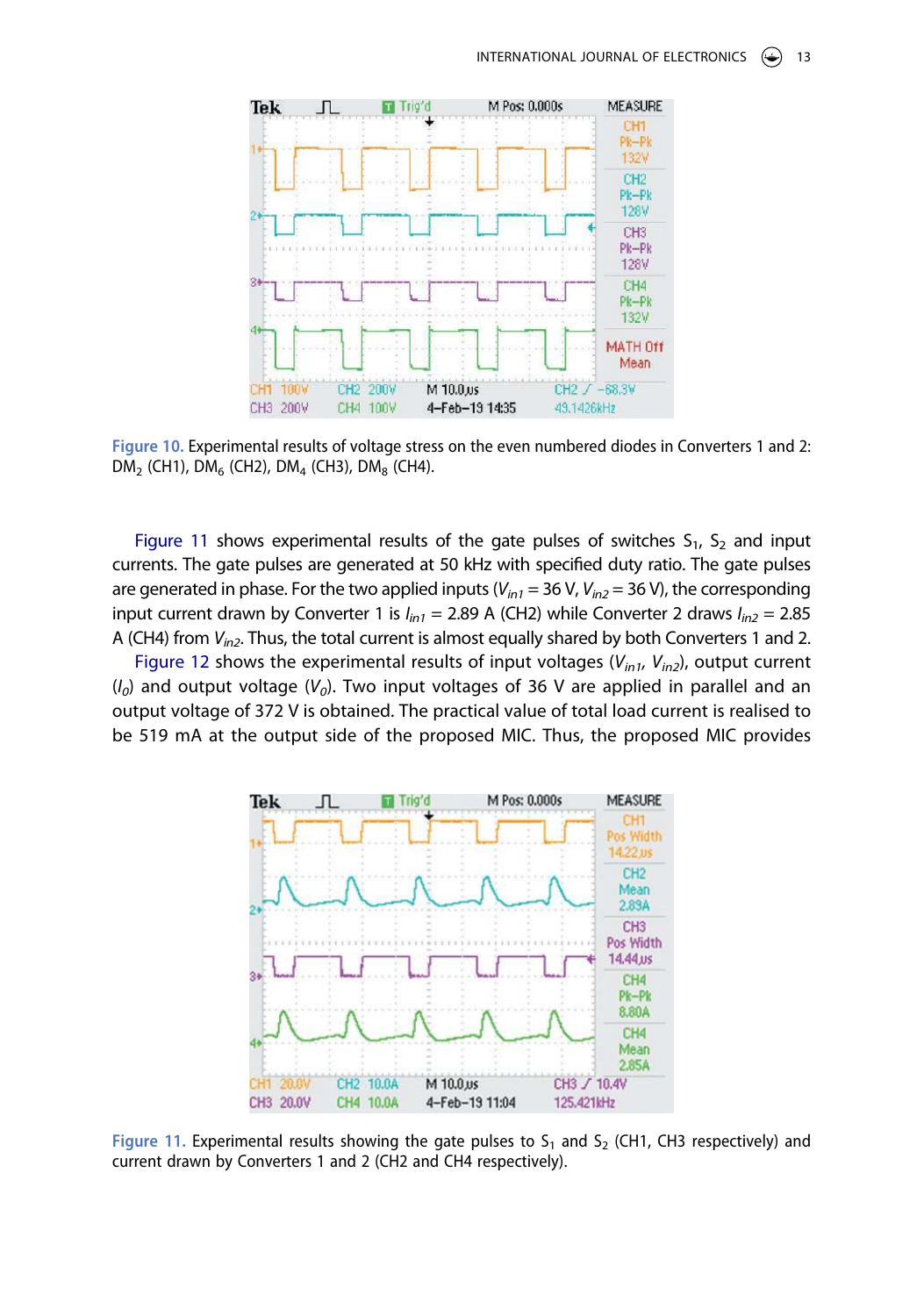#### 14 (C) R. AMALESWARI AND M. PRABHAKAR



Figure 12. Experimental results to measure the full-load efficiency; input voltages  $V_{in1}$  and  $V_{in2}$  (CH1, CH2 respectively), total output current (CH3) and output voltage  $V_0$  (CH4).

a voltage gain of 10.33 and delivers 192 W with a full-load efficiency of 93.43% under practical conditions.

B) For closed loop: The output voltage obtained from the proposed MIC is regulated and maintained constant at 380 V by implementing a simple closed-loop control. The actual output voltage is sensed and applied as feedback signal which is in turn compared with the reference value. Based on the error signal, PI controller generates an actuating signal to the sequence generator. The output from the sequence generator adjusts the duty ratio of the switches employed in each high gain DC-DC converter and controls the output voltage of the proposed MIC. By using trial and error method, the proportional and integral constants of the PI controller are set at  $K_p = 30$  and  $K_i = 3$ , respectively.

Figure 13 shows the input voltages of sources 1 and 2 along with the input currents drawn by both the converters. Figure 14 shows output voltage, output current of each converter and total output current. The output current is equally shared among the converters by employing ORing diodes at the output of each converter followed the load causes load sharing among Converters 1 and 2.

The dynamic performance of the proposed MIC when the load varies is obtained and presented in Figures 15 and 16. The output voltage variation (under open loop condition) of the proposed MIC when the load varies from 75% to 125% of full load is shown in Figure 15. Under open-loop conditions, the output voltage undergoes oscillations and settles down. However, when closed-loop is implemented, the output voltage remains fairly a constant as depicted in Figure 16. Thus, the system is stable when there is a step up or step down in output load.

The dynamic response and the regulation characteristics of the prototype converter for step changes in input voltage and load current are portrayed in Figures 17 and 18, respectively. During start-up condition, the converter responds linearly and smoothly. The energy storage elements employed in the proposed converter absorb the initial spike or sudden change in output voltage during start-up condition and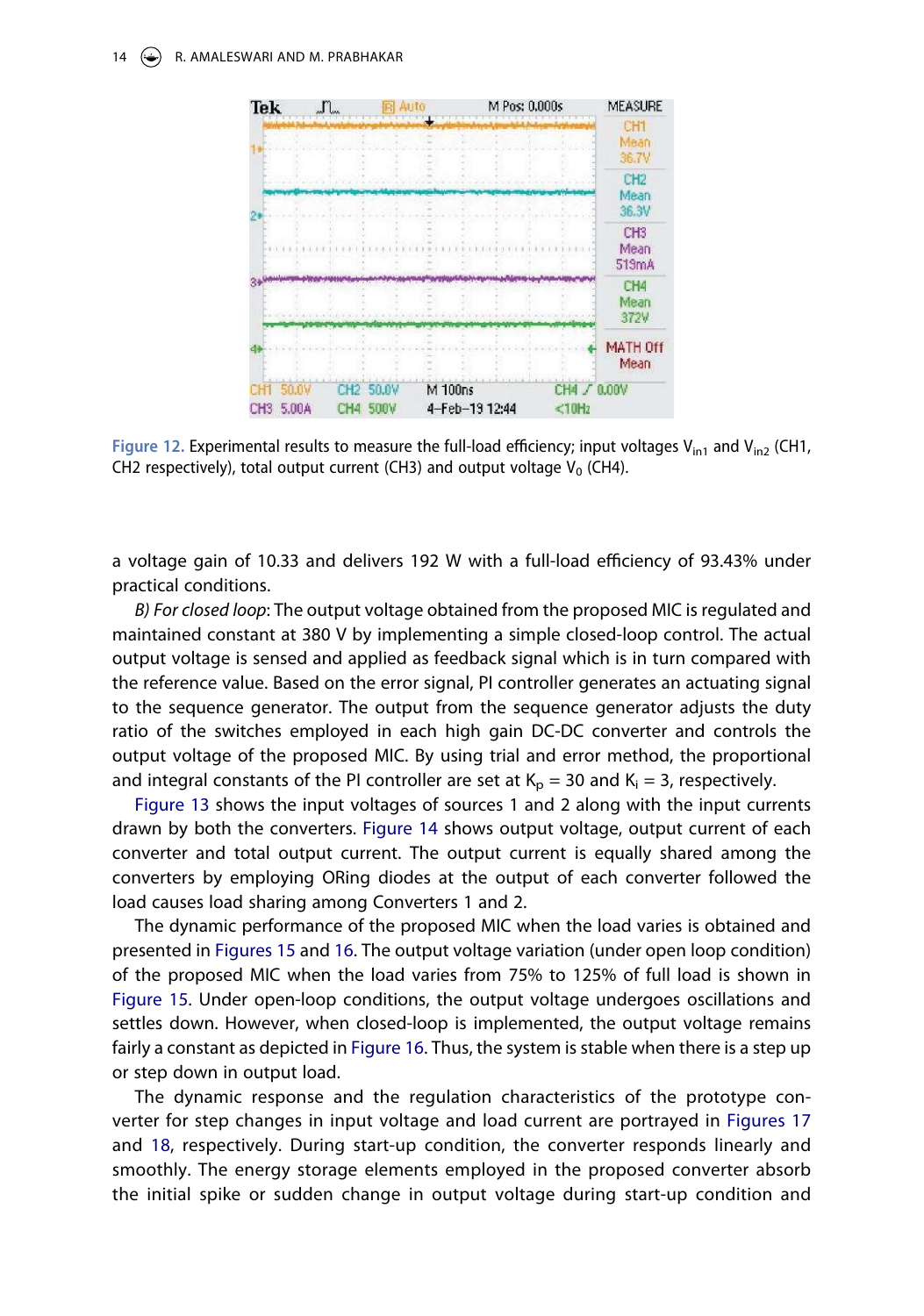

**Figure 13.** Simulated waveforms showing the input voltage and current of both sources.



**Figure 14.** Simulated waveforms of the output parameters of Converters 1 and 2.

results in a fairly linear response. Expectedly, the load current also follows the load voltage behaviour as depicted in Figure 17. Whenever the input voltage undergoes a step change, due to the adopted closed-loop control strategy, the converter also responds quickly and settles down to the required 380 V level. Overall, when the input voltage varies over a range of 30 V to 38 V, the variation in output voltage is well within the acceptable ±5% range.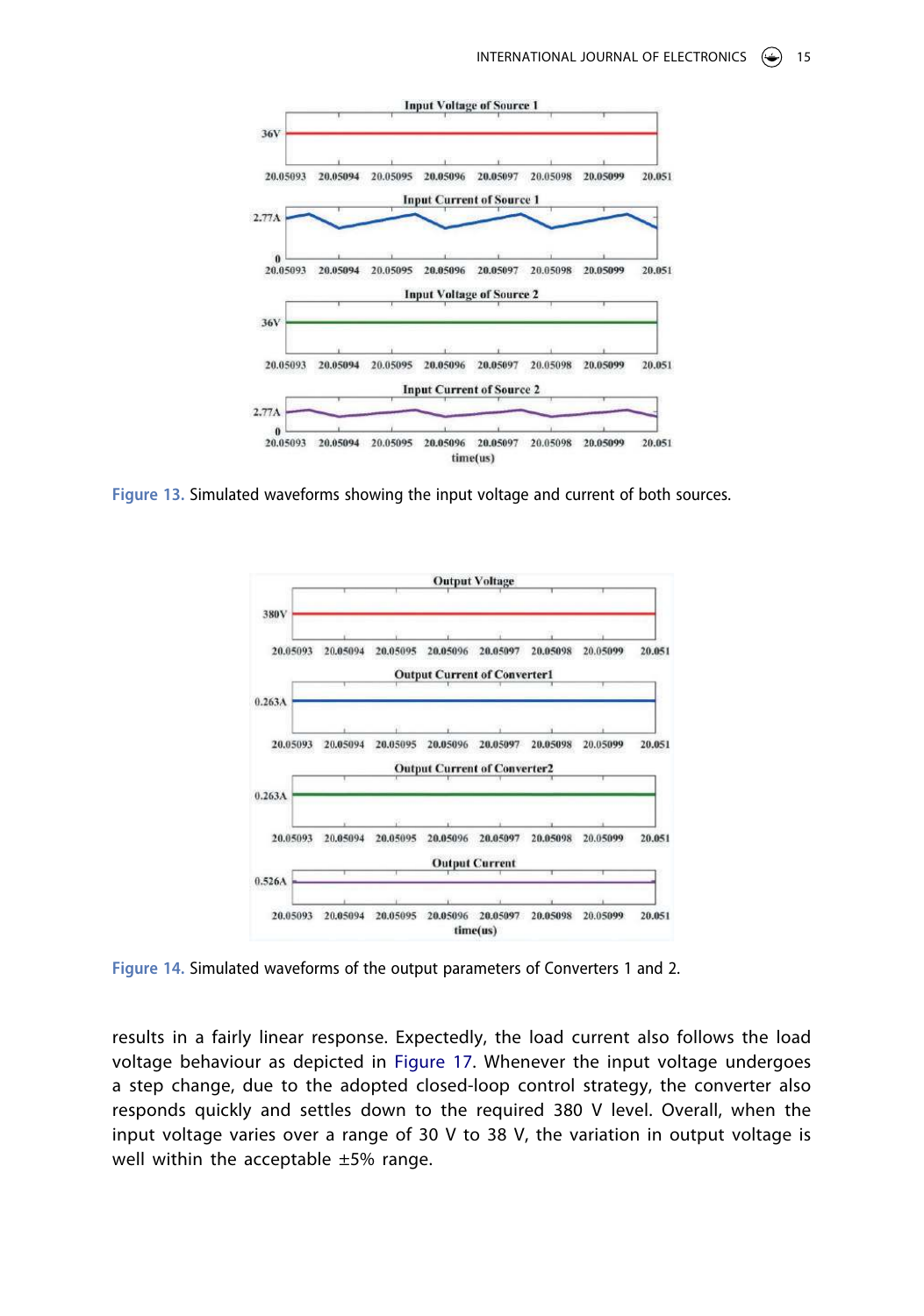

**Figure 15.** Dynamic performance of the proposed MIC under open-loop condition.



**Figure 16.** Closed-loop response of the proposed MIC.

The load current regulation characteristics of the experimented converter are depicted in Figure 18. The input voltage is maintained constant at 36 V and the load current is varied from 468 mA to 603 mA. When the load on the converter is increased, the load voltage is slightly reduced. The slight reduction exists only for a very short-time duration and the output voltage is regulated to the nominal value of 380 V swiftly. On similar lines, when the load current is decreased, the output voltage exhibits a slight increase before settling down to the required 380 V level.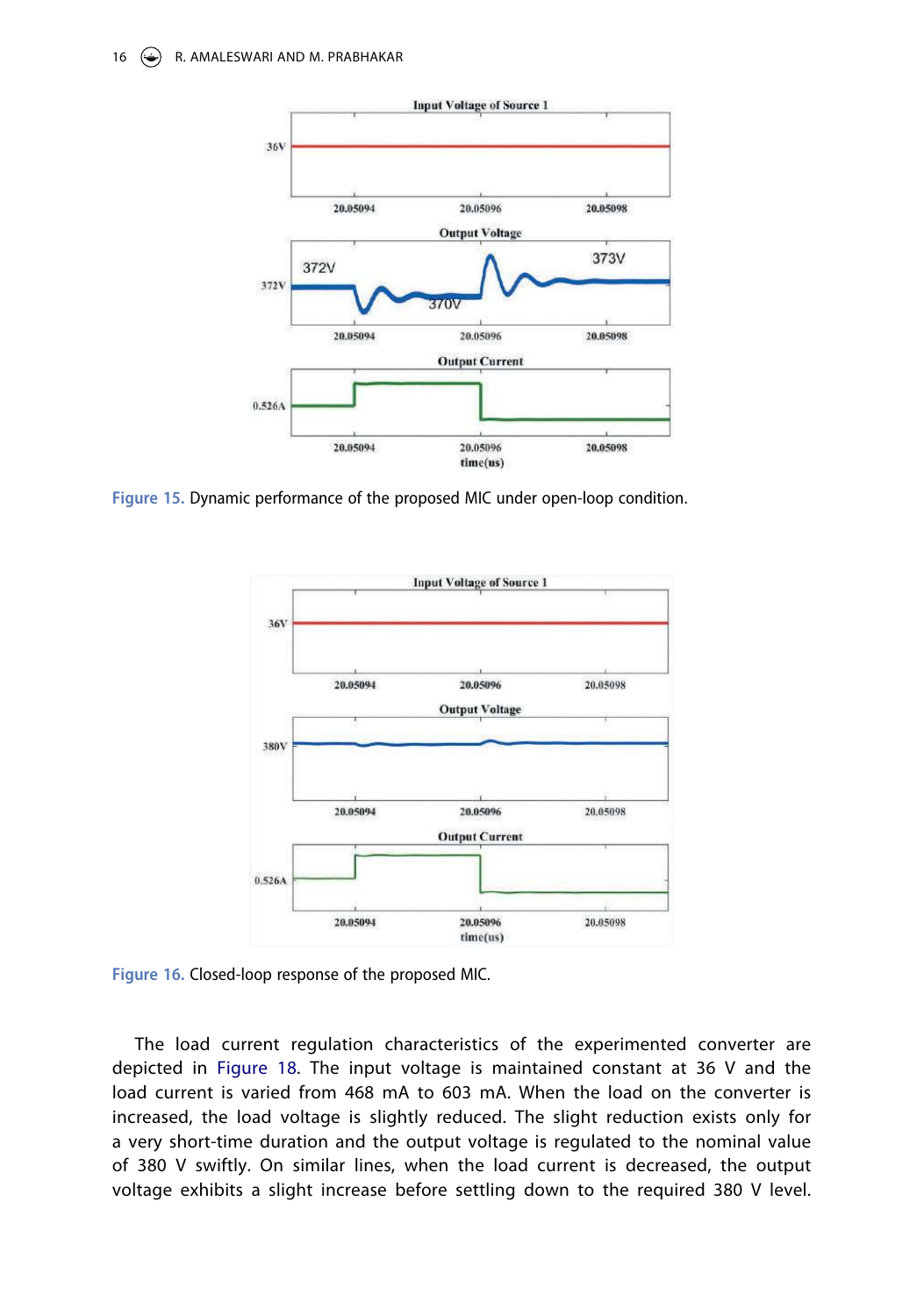

**Figure 17.** Response of the experimental prototype converter during start-up and for step change in input voltage.



**Figure 18.** Dynamic response and regulation characteristics of the experimented prototype converter for step change in load current.

During both the load current variations (more and less than the rated current value), the swing in the output voltage remains within the acceptable band.

## **Case2:** (i) when only one input source is available:  $(V_{in1} = 36 V, V_{in2} = 0 V)$

a) For open loop: Figure 19 shows input voltage applied to converters 1 and 2 and their corresponding input currents. Converter 1 is supplied with 36 V at its input while Source 2 is nullified; no voltage is applied to Converter 2. Since Converter 1 alone acts, it draws 5.54A from the input. Figure 20 shows the output voltage, output currents of Converter 1 and 2 and load current waveforms. An output voltage of 372 V is obtained at the output port. As the load is designed to operate at 200 W power level, Converter 1 provides the required load current of 526 mA. However, as Converter 2 is not operating, its output current is 0A. Therefore the total load is supplied by Converter 1 alone.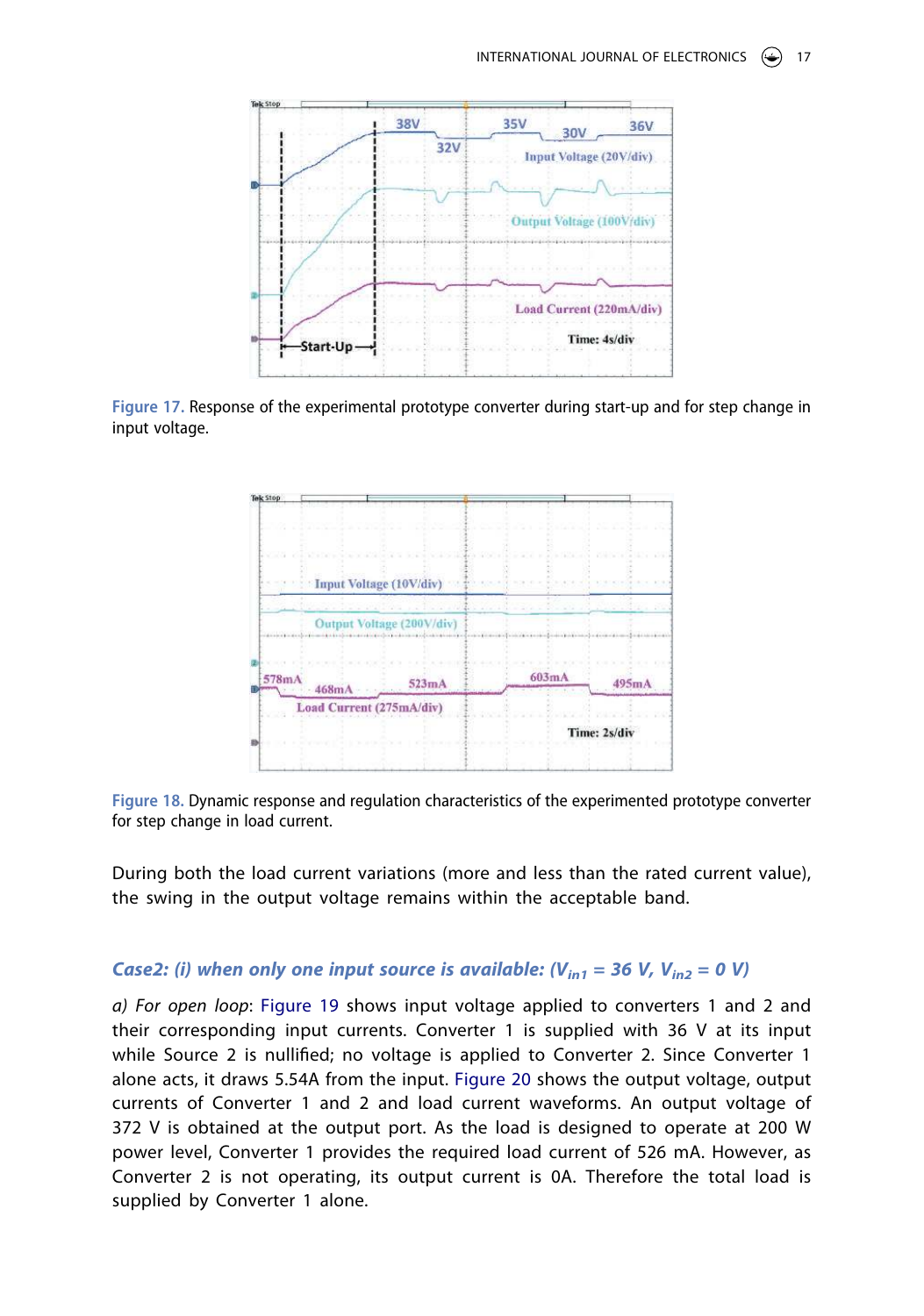

**Figure 19.** Simulated waveforms showing the voltage and current magnitudes of both sources.



**Figure 20.** Simulated waveforms demonstrating the load supplied by Converter 1 and source 1 alone when source 2 is inactive.

b) For closed loop: Figures 21 and 22 show the simulated results under closed-loop condition when any one of the sources is unavailable (inactive). An input voltage of 36 V is applied from source 1 while source 2 is considered to be inactive. Converter 1 delivers the required load power at the desired output voltage level. Thus, the net load current is supplied by Converter 1 alone during both open and closed-loop conditions.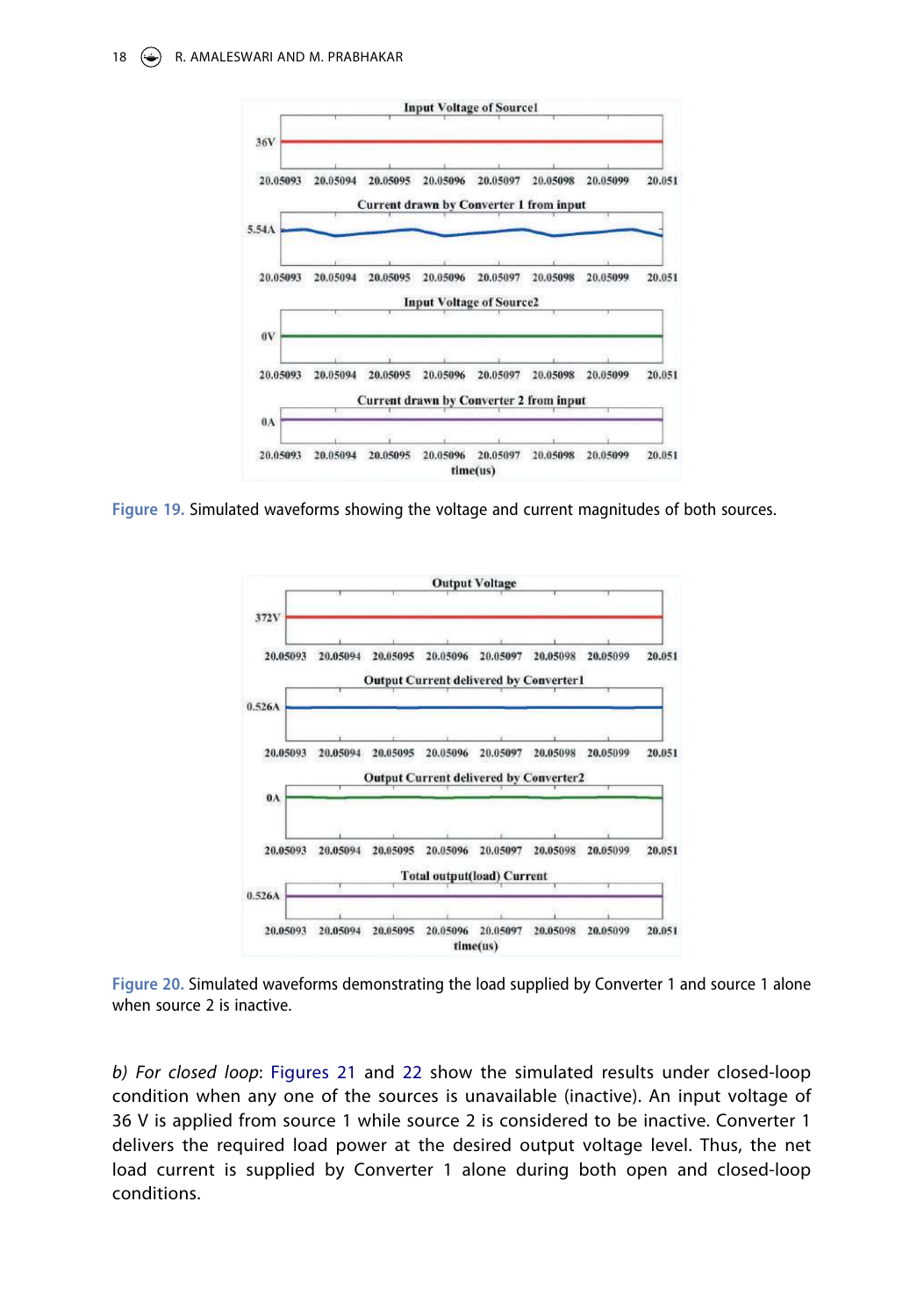

**Figure 21.** Waveforms corresponding to the two sources obtained during simulation.



**Figure 22.** Simulated waveforms showing the load current being delivered by Converter 1 alone when source 2 is not available.

## **Performance comparison of proposed converter**

## **High voltage transfer ratio**

The proposed converter yields a high voltage gain of 10.33, operates at high switching frequency of 50 kHz and yields 372 V at the output. The proposed MIC uses ORing diodes to share the load current when both sources are active. Even when only one source is available, the full load is supplied by the other active converter. Under this circumstance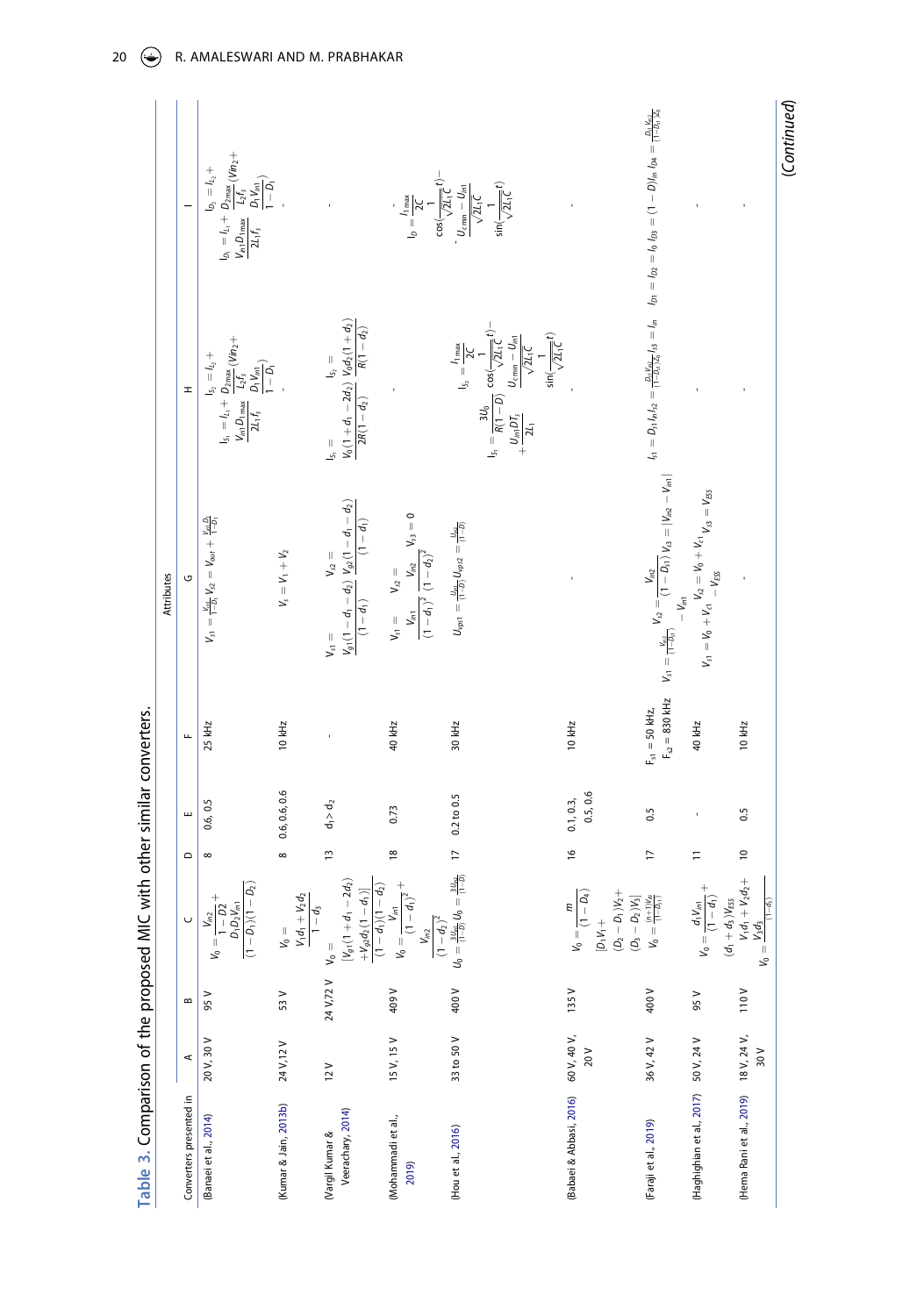|                                                                         |           |      |                                                                                                                                  |    |       |        | Attributes                                                        |                                                                                                               |                                                                                                                                                                                                                                         |
|-------------------------------------------------------------------------|-----------|------|----------------------------------------------------------------------------------------------------------------------------------|----|-------|--------|-------------------------------------------------------------------|---------------------------------------------------------------------------------------------------------------|-----------------------------------------------------------------------------------------------------------------------------------------------------------------------------------------------------------------------------------------|
| Converters presented in A                                               |           |      |                                                                                                                                  |    |       |        |                                                                   |                                                                                                               |                                                                                                                                                                                                                                         |
| (Deihimi et al., 2017) 22 V, 27 V                                       |           | 100V | $\frac{1}{(1-d_1)}$<br>$\frac{1}{2}$                                                                                             |    |       | 15 kHz | $V_{51}=\frac{E_{1}}{(1-d_{1})}V_{52}=\frac{E_{2}}{(1-d_{2})}$    | $I_5 = I_1 \sqrt{d_1} I_2 = \begin{cases} I_2^1 d_2 + I_3 I_6 + I_7 \\ I_2 I_6 + I_8 + I_9 + I_9 \end{cases}$ | $I_{D_1} = \frac{b}{\sqrt{(1-d_1)}} I_{D_2} = \sqrt{\frac{2V_{pp}b_0}{3(v_0+t_0)}} I_{D_3} = \frac{b_0}{\sqrt{(1-d_2)}}$                                                                                                                |
| proposed                                                                | 36 V,36 V | 372V | $\frac{1}{\frac{1}{N_{h1}}}\frac{1}{\frac{1}{N_{h2}}}\frac{1}{\frac{1}{N_{h2}}} =$<br>$-\frac{1}{\rho_1}$<br>$1 - D_2$<br>$\sim$ | 26 | 0.716 | 50 kHz | $V_{s1} = \frac{V_{s1}}{1 - D_1} V_{s2} = \frac{V_{s2}}{1 - D_2}$ | $I_{s_1} = I_{m1} I_{s_2} = I_{m2}$                                                                           | $l_{in}(1-D)$ $l_{in}(2-D)$<br>$=$ $^{100}$<br>$=$ MG                                                                                                                                                                                   |
| on switch, H - Current stress on switch, I - current stress for diodes. |           |      |                                                                                                                                  |    |       |        |                                                                   |                                                                                                               | A – input voltage (V <sub>n</sub> ), B – output voltage (V <sub>o</sub> ), C – output voltage expression when both sources are available, D – total component count, W, E – duty ratio (D), F – switching frequency, G – voltage stress |

| $\ddot{\phantom{a}}$<br>I |                                                                                                                         |
|---------------------------|-------------------------------------------------------------------------------------------------------------------------|
|                           |                                                                                                                         |
| :                         |                                                                                                                         |
|                           |                                                                                                                         |
| $\overline{\phantom{a}}$  |                                                                                                                         |
| ĩ<br>ļ                    |                                                                                                                         |
|                           |                                                                                                                         |
| 5<br>ں<br>سا              |                                                                                                                         |
| $\vdots$                  |                                                                                                                         |
|                           |                                                                                                                         |
| ĺ                         |                                                                                                                         |
| į<br>:<br>:<br>:          |                                                                                                                         |
| 5<br>ī                    |                                                                                                                         |
| I<br>l                    |                                                                                                                         |
|                           |                                                                                                                         |
|                           |                                                                                                                         |
| í<br>J                    |                                                                                                                         |
|                           |                                                                                                                         |
| Į                         |                                                                                                                         |
|                           |                                                                                                                         |
|                           |                                                                                                                         |
|                           | ֧֧֧֦֧ׅ֧֧ׅ֧ׅ֧ׅ֧֧ׅ֧ׅ֧֧ׅ֧֧ׅ֧֛֚֚֚֚֚֚֚֚֚֚֚֚֚֚֚֚֚֚֚֚֚֚֚֚֚֚֚֚֚֚֚֚֚֝֝֓֜֓֝֓֜֜֓֜֝֓֜֜֝֬֜֝֬֜֝<br>֧֢֧֧֧֪֪֪֪֪֪֪֪֧֪֧֪֧֪֧֪֧֪֧֪֧֪֧֚֚֝֝֝֟ |
| ļ<br>ı                    |                                                                                                                         |
| l<br>i<br>į<br>ì<br>5     | ・・・・・・・・・<br>ĺ<br>j<br>vent si                                                                                          |
| ā<br>١<br>֠               | Ū                                                                                                                       |
| ֚֬֕                       | I                                                                                                                       |
|                           |                                                                                                                         |
|                           |                                                                                                                         |
| I                         |                                                                                                                         |
|                           | l                                                                                                                       |
|                           | I                                                                                                                       |
|                           |                                                                                                                         |
| l                         |                                                                                                                         |

Table 3. (Continued). **Table 3.** (Continued).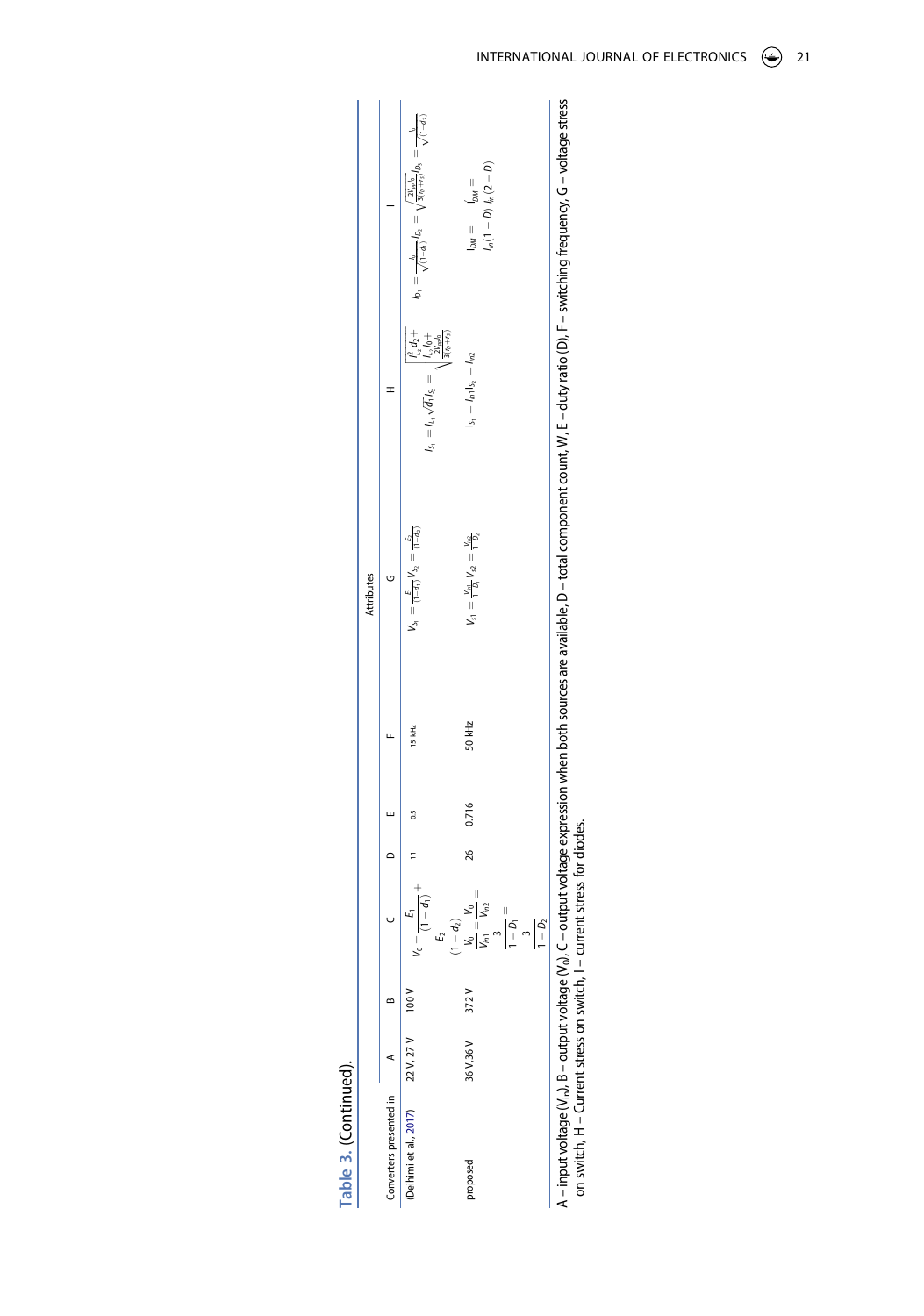also, the proposed MIC provides the required voltage gain output voltage. The ability of the proposed MIC to operate satisfactorily even when only one source is available is one of its main advantages.

The voltage gain for the converter in Banaei et al. (2014) varies from 3 to 5 while the converter presented in Kumar & Jain (2013b) operates with a voltage conversion ratio in the range of 2 to 5. The converter proposed in Vargil Kumar & Veerachary (2014) has lowvoltage gain of 6. The converter presented in Hou et al. (2016) has a moderate voltage gain ranging between 8 and 12. The output voltage of converters presented in Banaei et al. (2014), (Deihimi et al., 2017; Haghighian et al., 2017; Hema Rani et al., 2019; Mohammadi et al., 2019) and Kumar & Jain (2013b) reduce if any one of the input sources is unavailable.

## **Voltage stress on the switches**

The voltage stress across switches for the converter presented in (Banaei et al., 2014; Mohammadi et al., 2019) is half of its output voltage and for the converter presented in Kumar & Jain (2013b) is 70% of its output voltage. The voltage stress experienced by the switches employed in the proposed MIC is only 33.33% of the output voltage. Moreover, the proposed MIC yields a voltage gain of 10.33 and provides the required output voltage even if any one of the sources become inactive.

Figure 23 shows plots for various parameters like voltage gain, voltage stress across switch and VMC diodes under simulation and experimental conditions. The switches are operated at 71% duty ratio to achieve the required voltage gain of 10.33. The voltage stresses across switch and diodes are 127 V under simulation and 128 V under experimentation. The experimental results match very closely with the simulated values (Table 4) and validate the proposed concept.

Figure 24 demonstrates the progressive increment in voltage gain when traversing from the input port to the output port through the VMC stages. The voltage gain values obtained at each VMC stage during simulation and experimentation are in accordance with each other.



Figure 23. Plots showing the voltage gain, duty ratio, voltage stress on  $S<sub>1</sub>$  and VMC diodes employed in the proposed MIC under simulation and experimentation.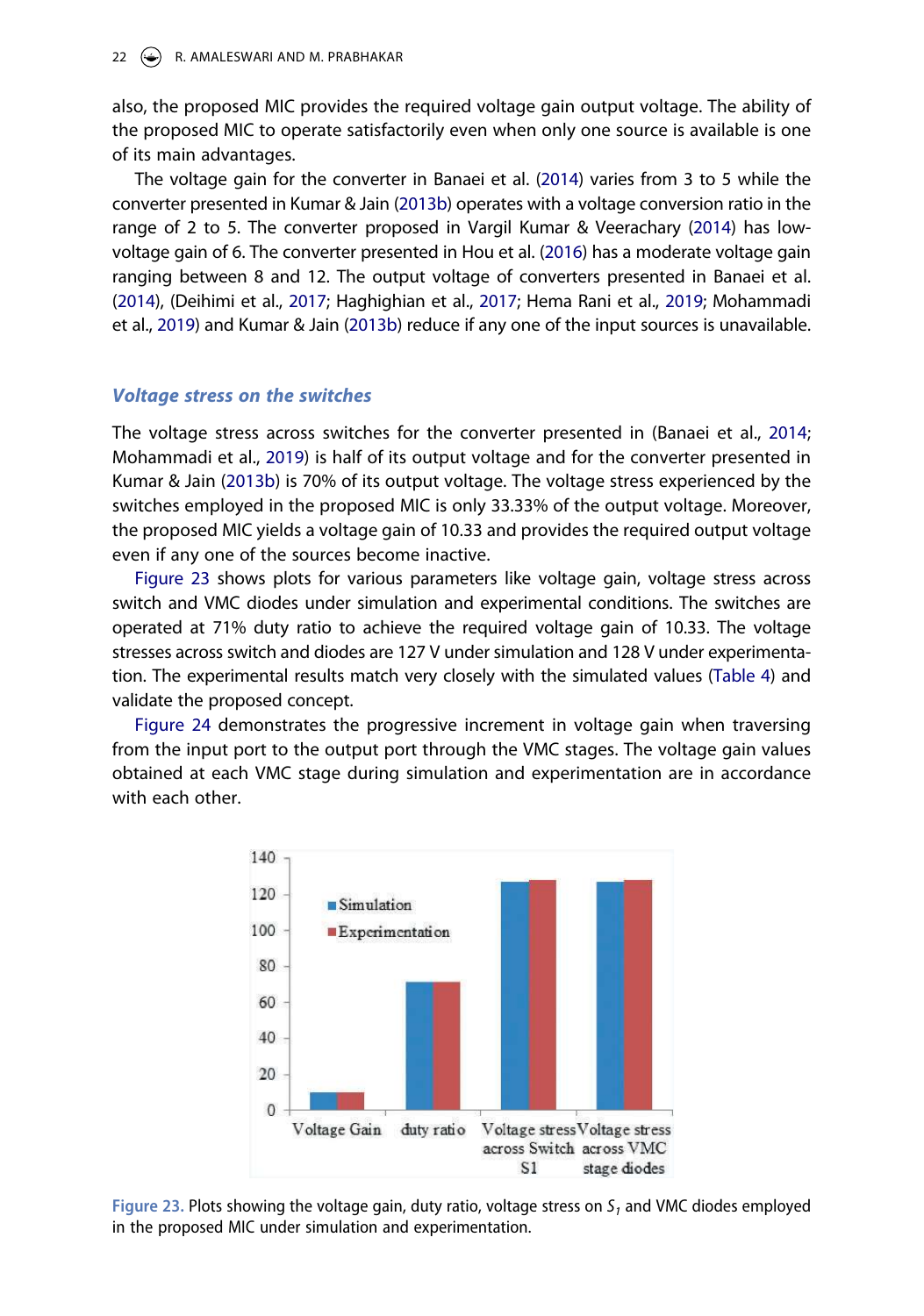| S.No. | Parameter                              | Simulation results | <b>Experimental results</b> |
|-------|----------------------------------------|--------------------|-----------------------------|
|       | Input Voltage                          | 36 V               | 36 V                        |
|       | Output at VMC stage 1                  | 127 V              | 128 V                       |
|       | Output at VMC stage 2                  | 254 V              | 240 V                       |
|       | Converter Output Voltage               | 372 V              | 372 V                       |
|       | Voltage Gain                           | 10.33              | 10.33                       |
| b     | Duty ratio                             | 0.716              | 0.716                       |
|       | Voltage stress across Switch $S_1$     | 127 V              | 128 V                       |
|       | Voltage stress across VMC stage diodes | 127 V              | 128 V                       |

**Table 4.** Comparison of simulation and experimental results of the proposed MIC.



**Figure 24.** Graphical plot showing the progressive increment in voltage levels obtained at each stage of the proposed MIC.

## **Reliability**

Due to the intermittent nature of RES, reliability of the overall system needs to be evaluated carefully. Further, the use of semiconductor devices in the power electronic converters affects the overall reliability. In the proposed MIC, each converter consists of one CBC and 2 VMCs. For parallel operation, ORing diodes are used. The proposed converter is supplied from two parallel sources and is designed to handle 200 W at the output. When both the sources are available, both the individual converters share the total load power. However, when any one of the input fails, the load is supplied by the other active converter. The active converter delivers the required power of 200 W to the load at 380 V (Figure 22). Thus, the overall system continues to operate reliably and satisfactorily.

## **Challenges and opportunities**

Though multi-input converters enhance the overall power handling capability of the system (due to paralleling), some challenges do exist. For equal load sharing between the multiple converters, control signals must be perfectly synchronised. Asynchronous control leads to load mismatch between the multiple converters. Consequently, the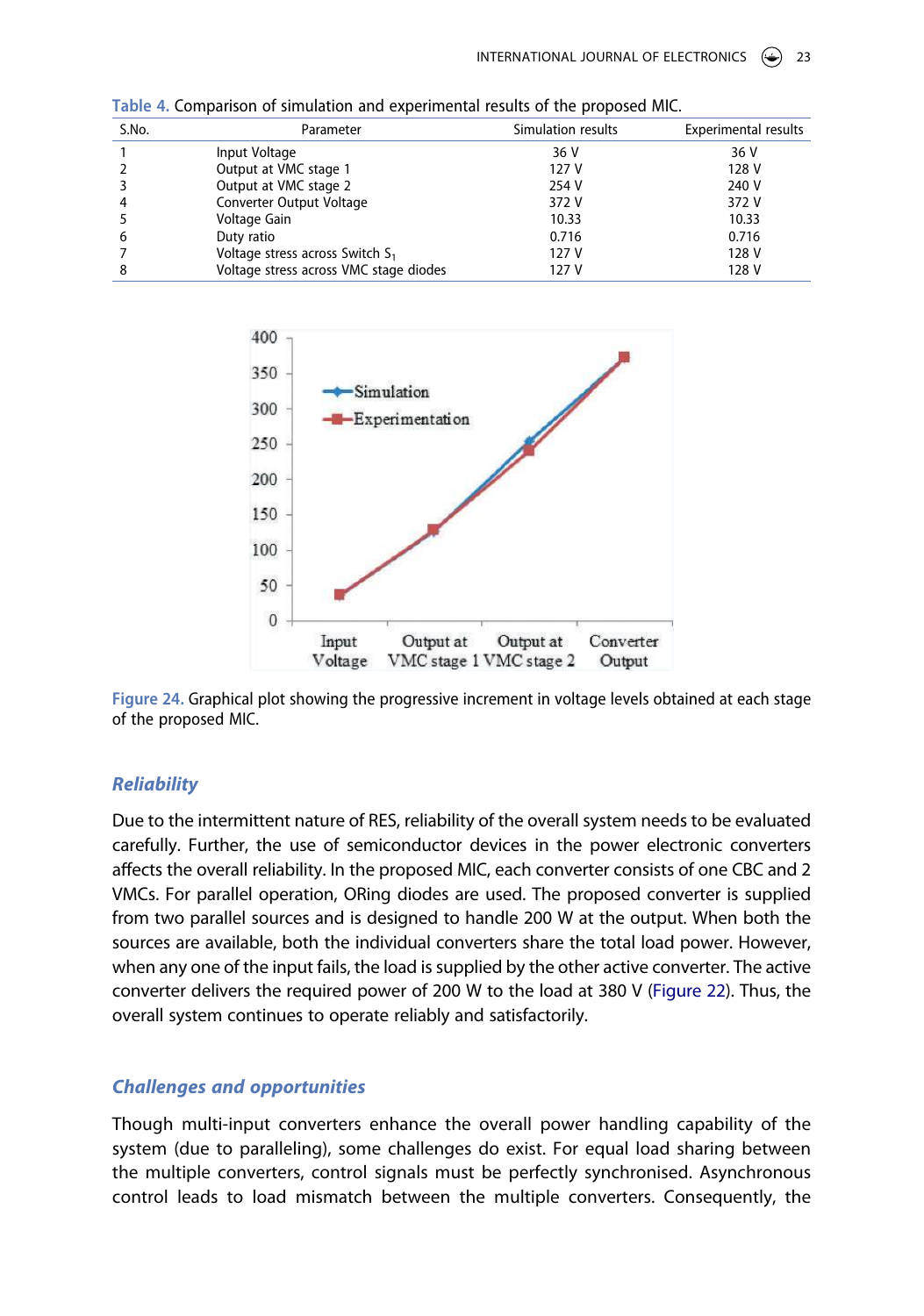semiconductor devices may be subjected to additional voltage and current stress besides increment in temperature. Thus, the overall reliability of the system is reduced. Novel synchronising mechanisms which are redundant and efficient may be employed in future to enhance the reliability of the overall system.

## **Loss analysis of the proposed converter**

In this section, the loss occurring across all the components employed in the proposed MIC are theoretically analysed. The power loss across the main switches  $S_1$  and  $S_2$  are given by equations (22)-(24).

$$
Ploss-in-switches = Ploss-conduction + Ploss-switching
$$
 (22)

$$
P_{loss-conduction} = I_{sw-RMS}^2 * R_{sw-ON}
$$
 (23)

$$
P_{loss-switching} = P_{sw-ON} + P_{sw-OFF} = \frac{V_{in}I_0t_{dON}f_{sw}}{2} + \frac{V_{in}I_0t_{dOFF}f_{sw}}{2}
$$
(24)

Since fast-recovery diodes are employed, the loss during switching (turn ON and turn OFF) interval is generally very less and insignificant. Therefore, the power loss in diodes is computed from equation (25).

$$
P_{loss-diode} = V_{d-ON} * I_{d-AVG} + \frac{V_{d-OFF} * I_{rr}}{2}
$$
 (25)

The power loss experienced by the inductors comprises the copper loss and iron loss as given by equation (26).

$$
P_{loss-inductor} = I_L^2 * R_L + P_{iron}
$$
 (26)

where  $P_{loss-in-switches}$  is total power loss in switches,  $P_{loss-conduction}$  is power loss in switches during conduction,  $P_{loss-switching}$  is power loss in switches during switching,  $P_{sw-ON}$  and  $P_{sw-OFF}$  are power loss in switches during turn ON and OFF process,  $I_{sw}$  is current flowing through the switches,  $R_{sw}$  is the resistance of switches,  $P_{loss\text{-diode}}$  is power loss occurring in diodes,  $P_{loss-inductor}$  is power loss in inductors,  $I_d$  and  $I_l$  are currents flowing through diode and inductor, respectively.

The appropriate values which are necessary to compute the losses are obtained from the datasheet of each semiconductor device. The stray resistance of the custom-made inductors is practically measured. Using these values, the loss distribution profile is obtained and depicted in the pie-chart in Figure 25.

## **Conclusion**

In this paper, a non-isolated multi-input DC-DC converter was designed, simulated and experimentally verified. The proposed MIC was intended to operate from two sources. The proposed converter used ORing diodes whose forward resistances helped in sharing the load current of the individual converters. When the converter was powered from two equal voltage sources of 36 V each, an output voltage of 372 V and output current of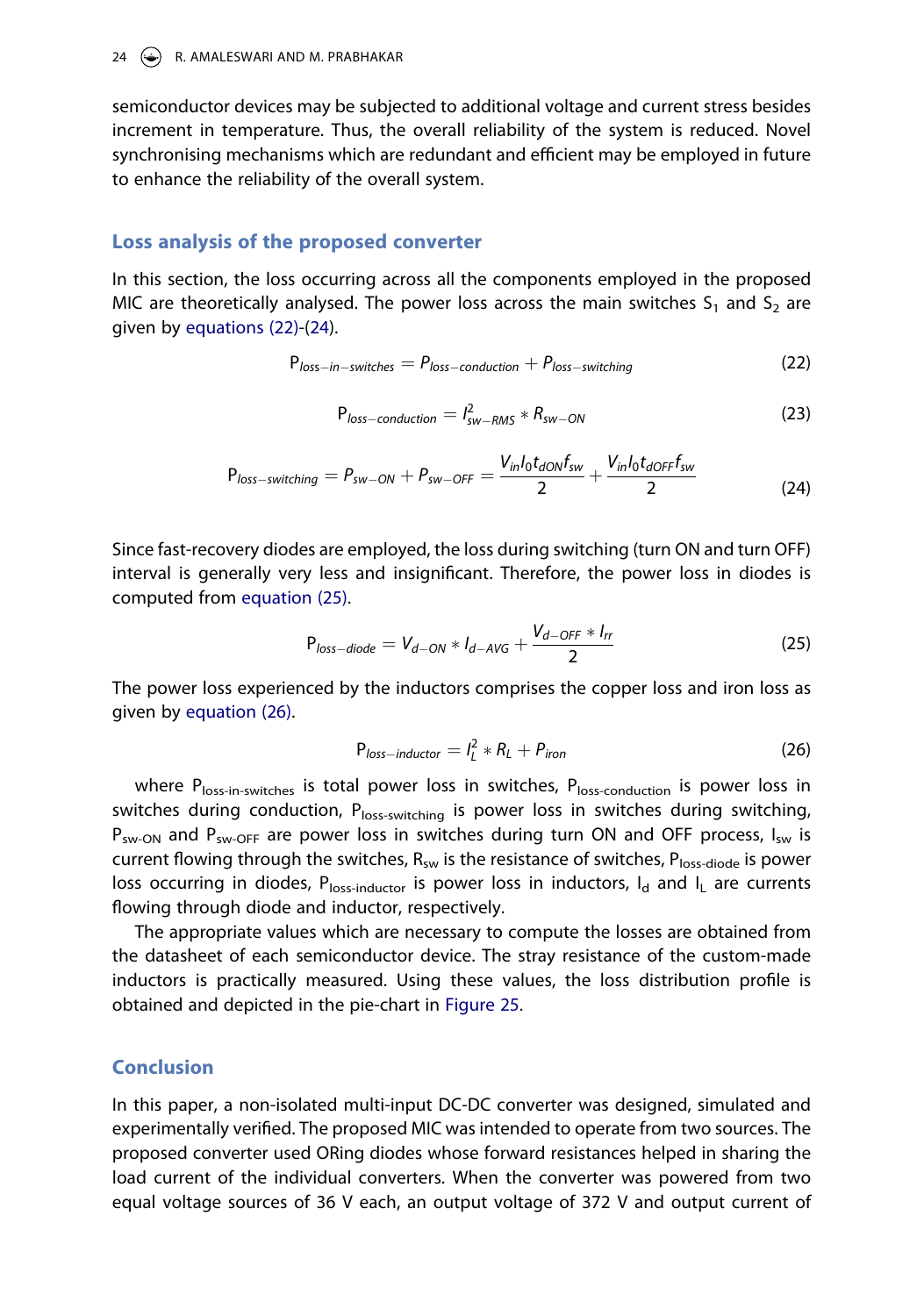

Loss distribution in the proposed MIC

**Figure 25.** Loss distribution profile of the proposed MIC.

519 mA were obtained translating to a practical power output of 193 W. When one source was not available  $(V_{in2})$ , the other active source  $(V_{in1})$  delivered the required load power through its power electronic interface (Converter 1). The proposed converter provided the required voltage gain of 10.33. The voltage and current stress on the switches was only a fraction of the output voltage (34.14% of  $V_o$ ) and input current (10.65% of  $I_{in}$ ) respectively. Based on the experimental results obtained from the prototype MIC, the proposed converter is expected to serve as an appropriate interface between the RES and the load or common DC bus.

## **Disclosure statement**

No potential conflict of interest was reported by the authors.

## **ORCID**

R. Amaleswari **b** http://orcid.org/0000-0003-0321-4023 M. Prabhakar **http://orcid.org/0000-0002-5830-5937** 

## **References**

- Ahmed, I. M. A., Mahmoud, A. S., & Essam, E. M. M. (2018). Modified efficient perturb and observe maximum power point tracking technique for grid-tied PV system. International Journal of Electrical Power and Energy Systems, (99), 192–202. https://doi.org/10.1016/j.ijepes.2017.12.029
- Anand, S., & Fernandes, B. G. (2012). Modified droop controller for paralleling of dc Dc converters in standalone dc system. IET Power Electronics, 5(6), 782–789. https://doi.org/10.1049/iet-pel.2011. 0346
- Babaei, E., & Abbasi, O. (2016). Structure for multi-input multi-output dc Dc boost converter. IET Power Electronics, 9(1), 9–19. https://doi.org/10.1049/iet-pel.2014.0985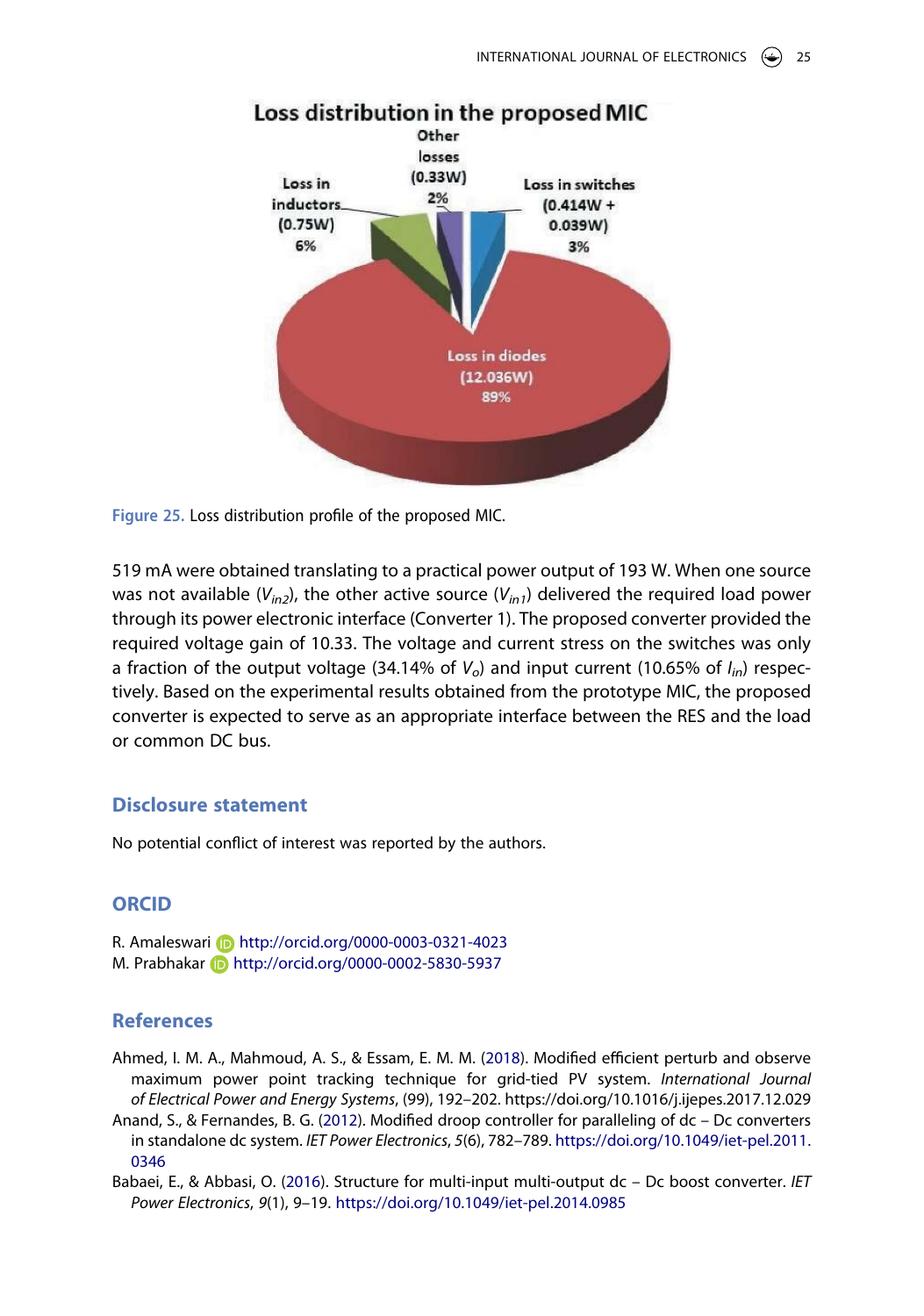- Babaei, E., Abbasi, O., & Sakhavati, S. (2016). An overview of different topologies of multi-port dc/dc converters for dc renewable energy source applications. 2016 13th International Conference on Electrical Engineering/Electronics, Computer, Telecommunications and Information Technology, ECTI-CON 2016, Chiang Mai, Thailand. 2, 1–6.
- Banaei, M. R., Ardi, H., Alizadeh, R., & Farakhor, A. (2014). Non-isolated multi-input Single-output DC/DC converter for photovoltaic power generation systems. IET Power Electronics, 7(11), 2806–2816. https://doi.org/10.1049/iet-pel.2013.0977
- Behjati, H., & Davoudi, A. (2013). A multiple-input multiple-output DC DC converter. IEEE Transactions on Industry Applications, 49(3), 1464–1479. https://doi.org/10.1109/TIA.2013. 2253440
- Chen, Y., Tsai, M., & Liang, R. (2014). DC DC converter with high voltage gain and reduced switch stress. IET Power Electronics, 7(10), 2564–2571. https://doi.org/10.1049/iet-pel.2013.0589
- Danyali, S., Hosseini, S. H., & Gharehpetian, G. B. (2014). New extendable single-stage multi-input DC – DC/AC boost converter. IEEE Transactions on Power Electronics, 29(2), 775–788. https://doi. org/10.1109/TPEL.2013.2256468
- Deihimi, A., Mir, E. S. M., & Iravani, R. (2017). A new multi-input step-up DC DC converter for hybrid energy systems. Electrical Power Systems Research, 149, 111–124. https://doi.org/10.1016/j.epsr. 2017.04.017
- Dusmez, S., Li, X., & Akin, B. (2016). A new multi-input three-level DC/DC converter. IEEE Transactions on Power Electronics, 31(2), 1230–1240. https://doi.org/10.1109/TPEL.2015.2424246
- Erdal Irmak, N. G. (2017). Application of a boost based multi-input single-output DC/DC converter. 6th International Conference on Renewable Energy Research and Applications, San Diego, CA, USA. 5, 1–7.
- Faraji, R., Adib, E., & Farzanehfard, H. (2019). Soft-switched non-isolated high step-up multi-port DC-DC converter for hybrid energy system with minimum number of switches. International Journal of Electrical Power and Energy Systems, 106(March 2019), 511–519. https://doi.org/10. 1016/j.ijepes.2018.10.038
- Haghighian, S. K., Tohidi, S., Feyzi, M. R., & Mehran, S. (2017). Design and analysis of a novel SEPIC-based multi-input DC/DC converter. IET Power Electronics, 10(12), 1393–1402. https://doi. org/10.1049/iet-pel.2016.0654
- Hema Rani, P., Navasree, S., George, S., & Ashok, S. (2019). Fuzzy logic supervisory controller for multi-input non-isolated DC to DC converter connected to DC grid. International Journal of Electrical Power and Energy Systems, 112, 49–60. https://doi.org/10.1016/j.ijepes.2019.04.018
- Hou, S., Chen, J., Sun, T., & Bi, X. (2016). Multi-input step-up converters based on the switched-diodecapacitor voltage accumulator. IEEE Transactions on Power Electronics, 31(1), 381–393. https://doi. org/10.1109/TPEL.2015.2399853
- Hu, X., & Gong, C. (2014). A high voltage gain DC DC converter integrating coupled-inductor and diode – capacitor techniques. IEEE Transactions on Power Electronics, 29(2), 789–800. https://doi. org/10.1109/TPEL.2013.2257870
- Khadem Haghighian, S., & Hosseini, S. H. (2015). A novel multi-input DC/DC converter with a general power management strategy for grid connected hybrid PV/FC/battery system. 6th Annual International Power Electronics, Drive Systems, and Technologies Conference, PEDSTC 2015 (February), Tehran, Iran, 1–6.
- Khosrogorji, S., Ahmadian, M., Torkaman, H., & Soori, S. (2016). Multi-input DC/DC converters in connection with distributed generation units – a review. Renewable and Sustainable Energy Reviews, 66, 360–379. https://doi.org/10.1016/j.rser.2016.07.023
- Kumar, L., & Jain, S. (2013a). A multiple source DC/DC converter topology. International Journal of Electrical Power and Energy Systems, 51, 278–291. https://doi.org/10.1016/j.ijepes.2013.02.020
- Kumar, L., & Jain, S. (2013b). Multiple-input DC/DC converter topology for hybrid energy system. IET Power Electronics, 6(8), 1483–1501. https://doi.org/10.1049/iet-pel.2012.0309
- Li, Y., & Fan, L. (2017). Stability analysis of two parallel converters with voltage current droop control. IEEE Transactions on Power Delivery, 32(6), 2389–2397.doi:10.1109/TPWRD.2017.2656062.
- Mohammadi, S., Dezhbord, M., Babalou, M., Azizkandi, M. E., & Hosseini, S. H. (2019). A new non-isolated multi-input dc-dc converter with high voltage gain and low average of normalized